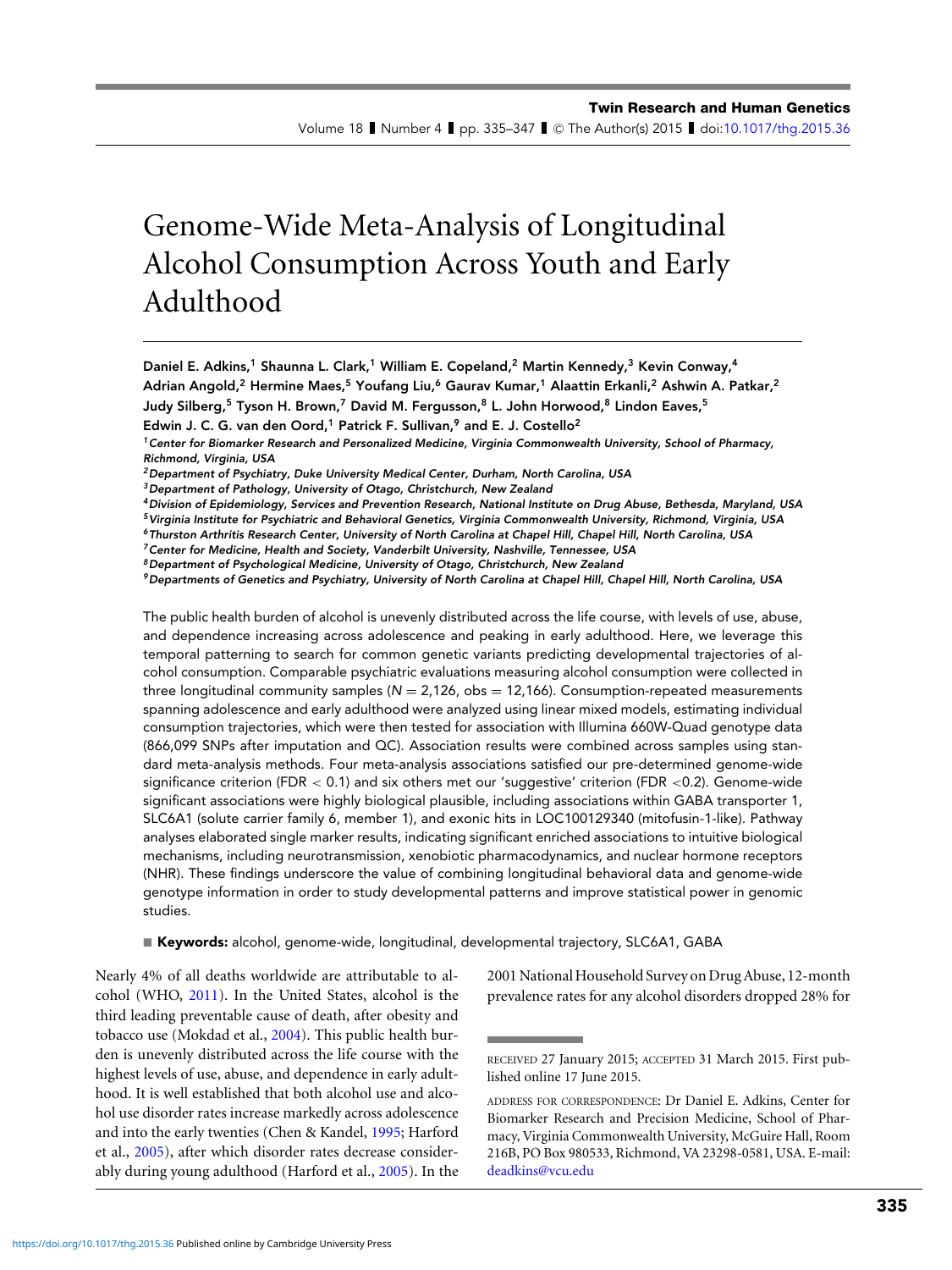males and 47% for females from ages 18–23 years to ages 24–29 years (Harford et al., [2005\)](#page-10-0). During early adulthood, alcohol is the leading cause of death worldwide (WHO, [2011\)](#page-12-0). Clearly, adolescence and young adulthood are critical developmental stages for studying alcohol misuse and its genetic influences (Rutter et al., [1999\)](#page-11-0).

Across a number of measures (e.g., drinking frequency, binge drinking, alcohol abuse, or dependence), alcohol involvement is clearly familial and moderately heritable (*h*<sup>2</sup>  $\approx$  40–60%; Kendler et al., [2008;](#page-10-0) Miles et al., [2005;](#page-10-0) Pagan et al., [2006;](#page-11-0) Silberg et al., [2003\)](#page-11-0). This finding has led to extensive genome-wide linkage and candidate gene studies to identify specific susceptibility markers. Indeed, a number of risk variants have been identified (e.g., acetaldehyde and alcohol dehydrogenase genes) (Quertemont, [2004\)](#page-11-0), but many others have failed to replicate these in independent samples. Genome-wide association studies (GWAS) offer comprehensive tests of common genetic variants and have proven successful in characterizing the genetic architecture of many complex diseases (The Wellcome Trust Case Control Consortium, [2007\)](#page-11-0). To date, a small body of GWAS have studied problematic alcohol use and related endophenotypes and identified a number of putative risk loci (Bierut et al., [2010;](#page-9-0) Edenberg et al., [2010;](#page-10-0) Heath et al., [2011;](#page-10-0) Schu-mann et al., [2011;](#page-11-0) Treutlein et al., [2009\)](#page-11-0). Implicated variants include polymorphisms in *PECR* (Johnson et al., [2006;](#page-10-0) Treutlein et al., [2009\)](#page-11-0), a gene cluster on chromosome 11 (Edenberg et al., [2010\)](#page-10-0), *PKNOX2* (Bierut et al., [2010\)](#page-9-0), *KIA0040* (Bierut et al., [2010;](#page-9-0) Zuo et al., [2011\)](#page-12-0), *HTR1* (Bierut et al., [2010;](#page-9-0) Zuo et al., [2011\)](#page-12-0), and *AUTS2* (Schumann et al., [2011\)](#page-11-0)*,* among others. Particularly compelling evidence has been presented for rs6943555 in *AUTS2*, which was associated with alcohol consumption in a large metaanalysis ( $N \approx 26K$ ), and corroborated by  $AUTS2$  expression data in human prefrontal cortex and murine brain, as well as reduced alcohol sensitivity with *AUTS2* homolog downregulation in *Drosophila.* Such robust findings remain the exception to the rule; however, as most genetic variants implicated in GWAS studies have failed to replicate.

In response to the challenges of genomic studies of developmentally dynamic, difficult to measure substance abuse phenotypes, the NIDA-sponsored Genes, Environment and Development Initiative (GEDI) combines three longitudinal samples of psychiatric/behavioral repeated assessments with genome-wide data generated using a common platform (Illumina Human660W-Quad v1). The project offers several scientific advances. Foremost, harmonized data across three independent samples reduces the risk of studyspecific artifacts, facilitating the search for cross-validated, replicated signals (Agrawal et al., [2012\)](#page-9-0). Second, longitudinal data offer multiple statistical and substantive benefits (Adkins et al., [2010\)](#page-9-0). Most fundamentally, statistical models of individual development are unidentifiable without multiple assessments per subject (Singer, [2003\)](#page-11-0). Thus, GEDI's structure allows genome-wide investigation of genetic risk for longitudinal patterns of alcohol abuse across its principle risk period –– adolescence and young adulthood. Next, and crucially, when measuring any outcome with non-trivial measurement error (e.g., alcohol consumption), increasing the number of assessments/subject monotonically increases estimate precision, and consequently statistical power, with dramatic gains when assessments/subject are numerous, as in GEDI (Willett et al., [1998\)](#page-12-0). Modeling all GEDI alcohol consumption assessments (*>*5 per subject) increases estimate precision *>*3-fold compared to using only first and last assessments (Willett et al., [1998\)](#page-12-0). Finally, we employ the simple, often overlooked, strategy of improving statistical power by specifying a quantitative outcome -- alcohol consumption. The power gains of quantitative versus dichotomous outcome specifications are well documented (Cohen, [1983\)](#page-10-0), and it has been demonstrated that focusing solely on clinical diagnoses in psychiatric GWAS dramatically decreases power to detect effects (van der Sluis et al., [2013\)](#page-11-0).

Cumulatively, these techniques help maximize power in the current study, which analyzes three longitudinal samples with repeated assessment of alcohol consumption across adolescence and young adulthood (total  $N = 2,126$ , Obs = 12,166). Consumption-repeated measurements were analyzed using linear mixed models, estimating individual consumption trajectories (and a longitudinal mean consumption measure), which were then tested for association with Illumina 660W-Quad genome-wide data (866,099 SNPs after genotype imputation and QC). Association results were combined across samples using standard meta-analytic procedures (de Bakker et al., [2008\)](#page-10-0). Top associations were examined for evidence of enriched association to known biological pathways.

# Materials and Methods

## Description of Individual Studies

*Great smoky mountain study (GSMS).* GSMS is a longitudinal, representative study of children in 11 predominantly rural counties in southeast United States begun in 1993 (Costello et al., [1996\)](#page-10-0). Three cohorts of children, aged 9, 11, and 13 years, were recruited from a pool of  $\sim$  20,000 children, resulting in  $N = 1,420$  participants (49% female). Annual assessments were completed with the child and primary caregiver until age 16 years and then with the participant again at ages 19, 21, and 24–26 years for 9,904 total assessments. These assessments used the Childhood and Adolescent Psychiatric Assessment (Angold & Costello, [2000\)](#page-9-0) and its upward extension. Informed consent forms were completed for all aspects of data collection and the study protocol was approved by the Duke Institutional Review Board. An average of 82% of all possible interviews was completed across all waves, ranging from 75% to 94% at individual waves. Blood spots collected at each observation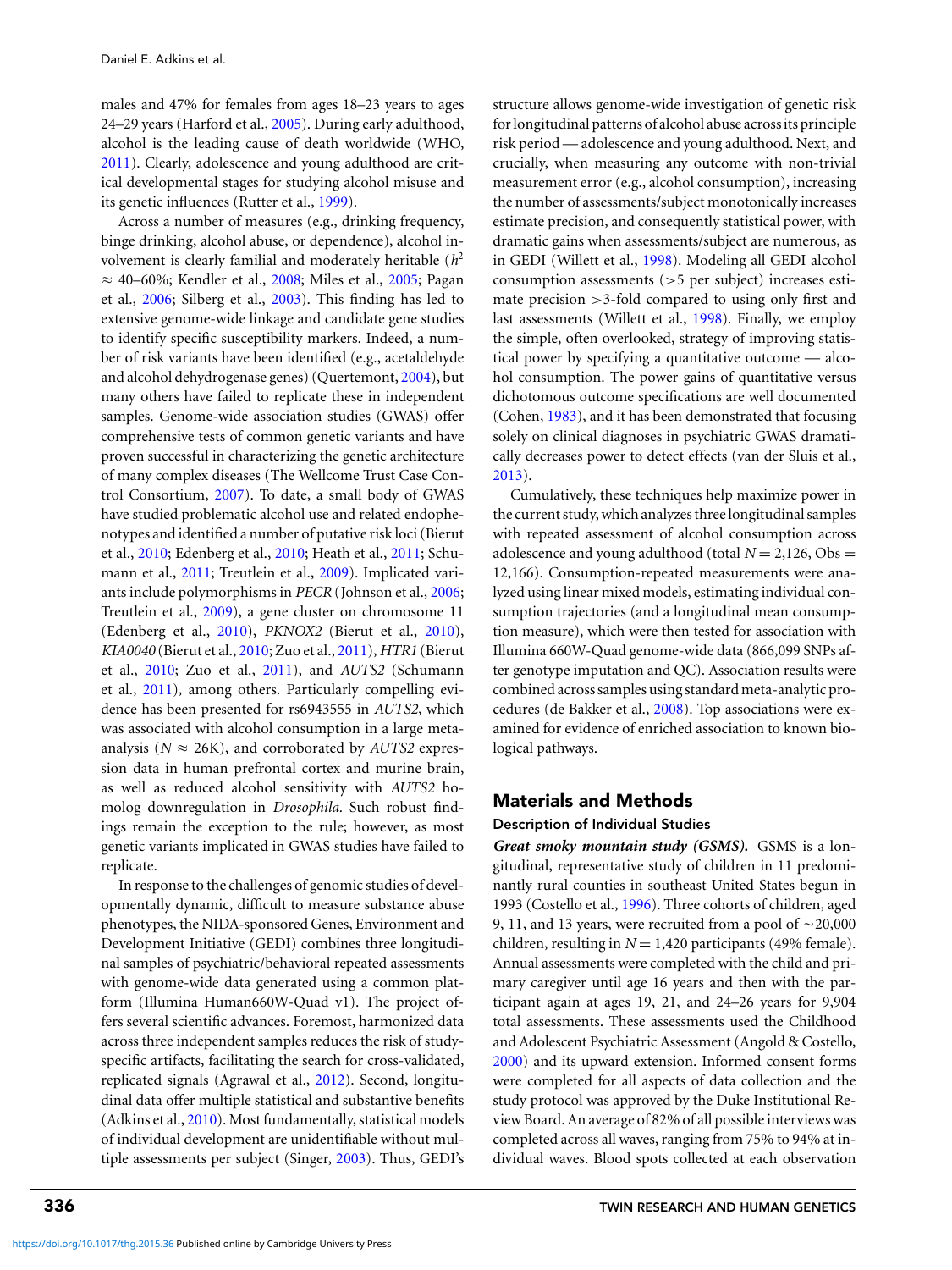| <b>TABLE 1</b>                        |  |
|---------------------------------------|--|
| <b>Characteristics of the Studies</b> |  |

|                                                                         | <b>GSMS</b>                                           | <b>CHDS</b>                                    | <b>VTSABD</b>                                         |
|-------------------------------------------------------------------------|-------------------------------------------------------|------------------------------------------------|-------------------------------------------------------|
| Representative population sample?                                       |                                                       |                                                | Y (twins)                                             |
| Number of data waves                                                    | $7 - 10$                                              | 22                                             | 5                                                     |
| Age range from start to most recent wave                                | $9 - 26$                                              | Birth-30                                       | $8 - 30$                                              |
| Total phenotyped subjects                                               | 1.415                                                 | 1,265                                          | 2.588                                                 |
| Total phenotype repeated observations                                   | 9.437                                                 | 6.921                                          | 5.837                                                 |
| Assessment instruments                                                  | CAPA; YAPA                                            | DISC; RAPI; CIDI                               | CAPA; YAFU                                            |
| DNA source                                                              | Dried Bloodspots                                      | Whole Blood                                    | Whole Blood                                           |
| Subjects removed during quality control                                 | 94                                                    | 22                                             |                                                       |
| Total number of subjects included in genome-wide<br>association testing | 784                                                   | 739                                            | 603                                                   |
| Genotyping platform                                                     | Illumina 660W-Quad v1<br><b>DNA Analysis BeadChip</b> | Illumina 660W-Quad v1<br>DNA Analysis BeadChip | Illumina 660W-Quad v1<br><b>DNA Analysis BeadChip</b> |

were used for DNA extraction performed at Rutgers University Cell and DNA Repository. A total of 784 GSMS subjects, contributing 5,766 repeated alcohol consumption assessments, were analyzed in genome-wide association testing. Study characteristics are summarized in Table 1.

*Christchurch health and development study (CHDS).* The CHDS is a longitudinal study of a birth cohort of 1,265 children born in the Christchurch region of New Zealand in 1977 (Fergusson & Horwood, [2001\)](#page-10-0). This cohort involved 97% of children born from April 15 to August 5, 1977 and has been assessed on 22 occasions to age 30 years. Data were gathered during face-to-face interviews with subjects and parents, supplemented by data from official records. Signed consent was obtained for all aspects of data collection and the study has been subject to ethical review throughout its history. The present analysis is based on data collected during assessments of the cohort in adolescence (ages 14, 15, 16, and 18 years) and adulthood (ages 21, 25, 30 years). The number of subjects assessed at these ages ranged from 953 to 1,025, representing between 76% and 82% of the surviving cohort at each age. Whole blood was collected from most subjects, but for  $\sim$ 9% of participants saliva samples were used instead (Oragene TM, DNA Genotek Inc., Ontario, Canada). DNA extractions were performed at the University of Otago, Gene Structure, and Function Lab. A total of 739 CHDS subjects, contributing 4,959 repeated alcohol consumption assessments, were analyzed in genome-wide association testing.

*Virginia twin study on adolescent behavioral development (VTSABD)*. The VTSABD is an ongoing cohortlongitudinal study of twins born 1974–1983; 1,412 families were included in the first wave of data collection, with three subsequent waves of data collection occurring at approximately 1.5-year intervals, and a fifth wave when participants were in their mid-20s (Simonoff et al., [1997\)](#page-11-0). A sample of 1,894 putative twin pairs was ascertained through the state school system and participating private schools in Virginia, and through families who contacted the VTSABD. A total of 1,412 families (2,775 children) participated (75%). Up to age 18 years, children and parents completed the Childhood and Adolescent Psychiatric Assessment. Parents completed a similar assessment on both twins. After the age of 18 years, the twins alone were interviewed using an age-updated interview designed for telephone administration. Whole blood was collected from VTSABD subjects and DNA extractions were completed at Rutgers University Cell and DNA Repository. A total of 603 unrelated VTSABD subjects, contributing 1,441 repeated alcohol consumption assessments, were analyzed in genome-wide association testing.

# Genotyping and Quality Control

All samples were genotyped using Illumina Human660W-Quad v1 DNA Analysis BeadChips at the Mayo Clinic. Quality control procedures were applied to each study using R, PLINK (Purcell et al., [2007\)](#page-11-0) and EIGENSOFT (Patterson et al., [2006\)](#page-11-0). In each study, single nucleotide polymorphisms (SNPs) with missing rate*>*0.01, minor allele frequency (MAF)*<*0.05, or extreme deviation (*p <*1E-6) from Hardy–Weinberg equilibrium were removed from further analysis. Subjects with missing rate *>*0.01 or unusual genome-wide homozygosity (|normalized homozygosity rate|*>*5) were excluded. Sex was investigated using no-call proportions of chr Y SNPs and heterozygosity proportions for chr X SNPs. Mislabeled sex information was corrected after double-checking the original data and subjects with unexplainable results were deleted. In addition, pairwise identical-by-descent (IBD) estimation was evaluated to identify unexpected duplicates and relative pairs. For VTSABD, one subject per twin pair, selected at random, was retained in the current analysis.

SNP dosages were imputed in each study using MaCH (Li et al., [2010\)](#page-10-0). The imputation reference was HapMap3 CEU (Utah residents with Northern and Western European ancestry) for subjects of European ancestry. Unobserved population admixture due to ancestry is a well-known confound in GWAS (Patterson et al., [2006\)](#page-11-0). To protect against false positives due to ancestry, we extracted five principal components from each sample to capture population stratification. To improve the efficiency of population stratification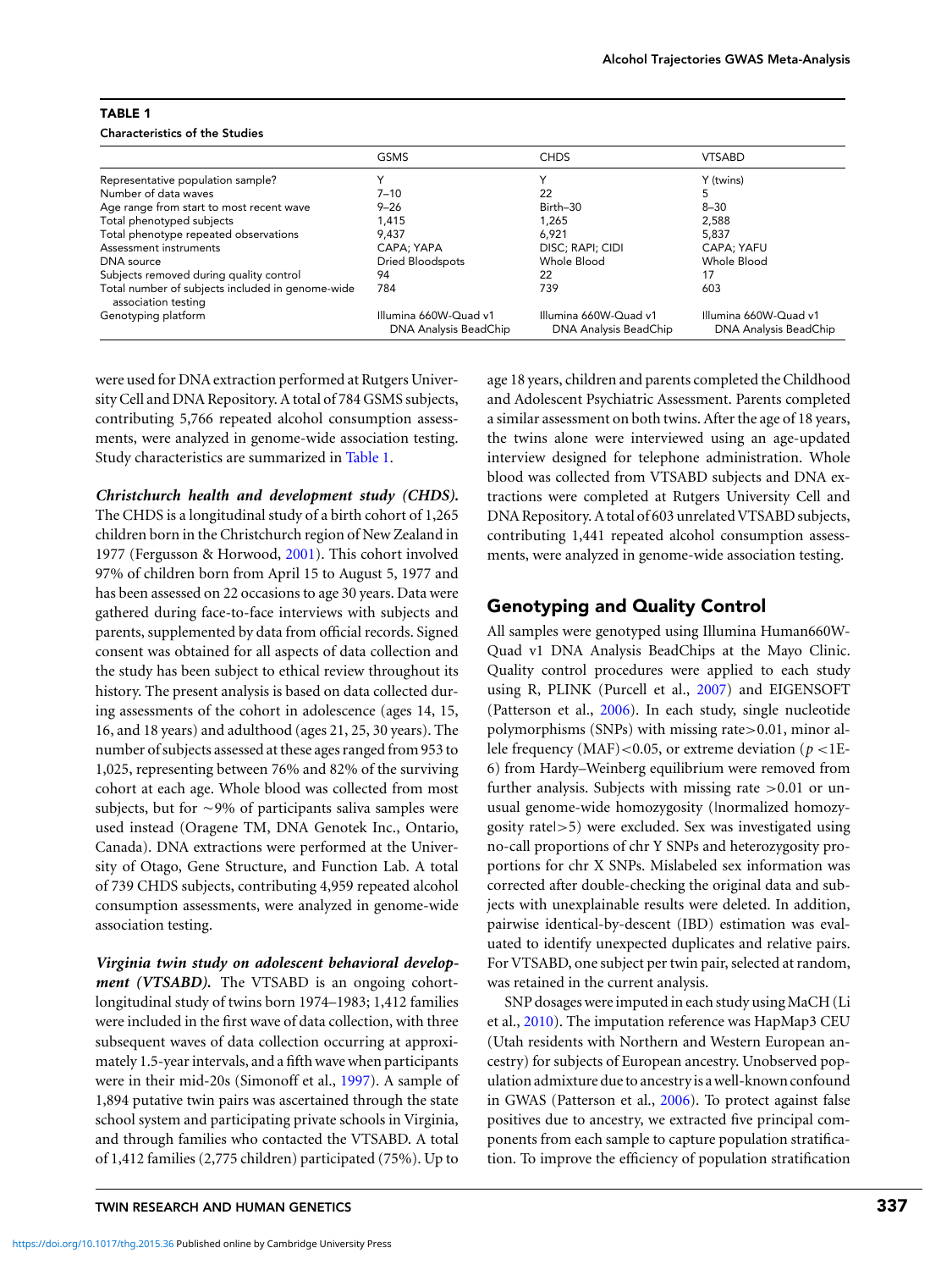principal components analysis (PCA), a subset of independent SNPs was selected using PLINK, with 77155–79517 SNPs analyzed in each study. PCA was applied to the selected SNPs using the 'smartpca' module of EIGENSOFT.

## Data Analysis

## Phenotype Modeling

Two longitudinal measures of over-time alcohol consumption were used as phenotypic outcomes. Both measures were derived from repeated assessments of average drinks per week. The first measure, as detailed below, was a developmental trajectory estimate of alcohol consumption (drinks per week) across adolescence and early adulthood (maximum age range: 8–30 years). Intuitively, this trajectory slope measures the rate at which alcohol consumption increases, starting with no consumption for virtually all subjects in childhood, then increasing at different rates (or remaining flat among non-drinkers) through adolescence and the transition to adulthood, before stabilizing at different levels in the late twenties. The second measure was the simple mean of all alcohol consumption (drinks per week) repeated assessments collected across adolescence and the transition to adulthood (maximum age range: 12–21 years) for each subject. We selected these two specifications as: (1) the trajectory outcome was derived from the best fitting longitudinal model of the several tested, and maximized power through including all repeated measures, while (2) the mean consumption outcome provided a simpler summary of individuals' drinking behavior, and thus greater continuity to existing literature (Agrawal et al., [2012;](#page-9-0) Grant et al., [2009\)](#page-10-0). The mean consumption measure also has the benefit of focusing solely on adolescence and the transition to adulthood –– a developmental period of non-normative drinking, which is associated with increased risk of concurrent comorbid psychiatric disorders and future substance abuse and dependence (Rutter et al., [1999\)](#page-11-0).

To generate the developmental trajectory estimates, we applied a method to estimate longitudinal development from all available repeated observations using linear mixed models (van den Oord et al., [2009\)](#page-11-0). This method first determines the optimal functional form of the developmental trajectory, then generates individual trajectory estimates based on the best-fitting model, using best linear unbiased predictors (BLUPs; Pinheiro & Bates, [2000\)](#page-11-0). As this approach takes advantage of all available repeated assessments, it results in more precise estimates than traditional approaches that estimate development using two assessments (i.e., change scores; Willett et al., [1998\)](#page-12-0). Further, as estimates are based on mixed model trajectory slopes, they are more robust to attrition than competing approaches (Laird & Ware, [1982\)](#page-10-0). This method of estimating outcomes from longitudinal phenotypic assessments is well established in psychiatric GWAS (Adkins et al., [2011;](#page-9-0) Clark et al., [2012;](#page-9-0) McClay et al., [2011a\)](#page-10-0).

In modeling the developmental trajectories, we tested several specifications of age-based longitudinal change, including linear and quadratic functions, as well as a series of piecewise plateau models specifying linear change until a given age and flat thereafter (Bollen & Curran, [2005\)](#page-9-0). Model comparisons using likelihood ratio tests for nested models, and BIC/AIC for non-nested quadratic and piecewise models (Burnham & Anderson, [2004\)](#page-9-0), indicated that a piecewise model with alcohol consumption stabilizing at approximately age 28 years best fit the data. Thus, the preferred model used to generate our trajectory slope outcome can be written as

$$
Y_{ti} = \beta_{00} + \beta_{10}a_{ti} + u_{0i} + u_{1i}a_{ti} + \varepsilon_{ti},
$$

where *i* and *t* are subject and assessment occasions, respectively; *Y* is the alcohol consumption for subject *i* at assessment *t*;  $\beta_{00}$  is the overall sample intercept;  $\beta_{10}$  is the mean age slope coefficient for age specification *a,* which is coded 0 for the earliest age observed in the sample, 1 for second earliest age, and so forth, until reaching the plateau age ( $\sim$ 28 years), after which its value remains constant for subsequent ages;  $u_{0i}$  is the subject-specific deviation from that overall sample intercept;  $u_{1i}$  is the subject-specific deviation from the mean age slope;  $\varepsilon_{ti}$  is the residual for subject *i* at assessment *t*. Random effects  $u_0$  and  $u_{1i}$  were specified orthogonal. The term of interest,  $u_{1i}$ , may more intuitively be described as the subject-specific alcohol consumption age trajectory. As subject-level parameters are not directly estimated by the mixed model, they were calculated as BLUPs in a post-estimation step (Pinheiro & Bates, [2000\)](#page-11-0). See Supplementary Material 1 for further phenotypic modeling details.

#### Genome-Wide Association and Meta-Analyses

Genome-wide association testing was performed using PROBABEL (Aulchenko et al., [2010\)](#page-9-0), GWAS software for use with probabilistically imputed genotype dosages. Tests were specified as linear regressions of additive SNP effects, controlling for the top five ancestral PCA dimensions as covariates. Meta-analysis procedures proposed by de Bakker et al. [\(2008\)](#page-10-0) were used to aggregate results across the three studies. Specifically, aggregate  $\beta$  coefficients and associated standard errors were computed as follows:

$$
\beta = \frac{\sum_{i} [\beta_i/(SE_i)^2]}{\sum_{i} [1/(SE_i)^2]}
$$

$$
SE = \sqrt{\frac{1}{\sum_{i} [1/(SE_i)^2]}},
$$

where *i* indexes study number. Given the use of a common genotyping platform (Illumina Human660W-Quad v1 DNA Analysis BeadChips) and genotyping lab (Mayo Clinic), many common pitfalls in GWAS meta-analysis were avoided, including strand orientation mismatches, imputation reference sample heterogeneity, variable QC criteria, and so forth.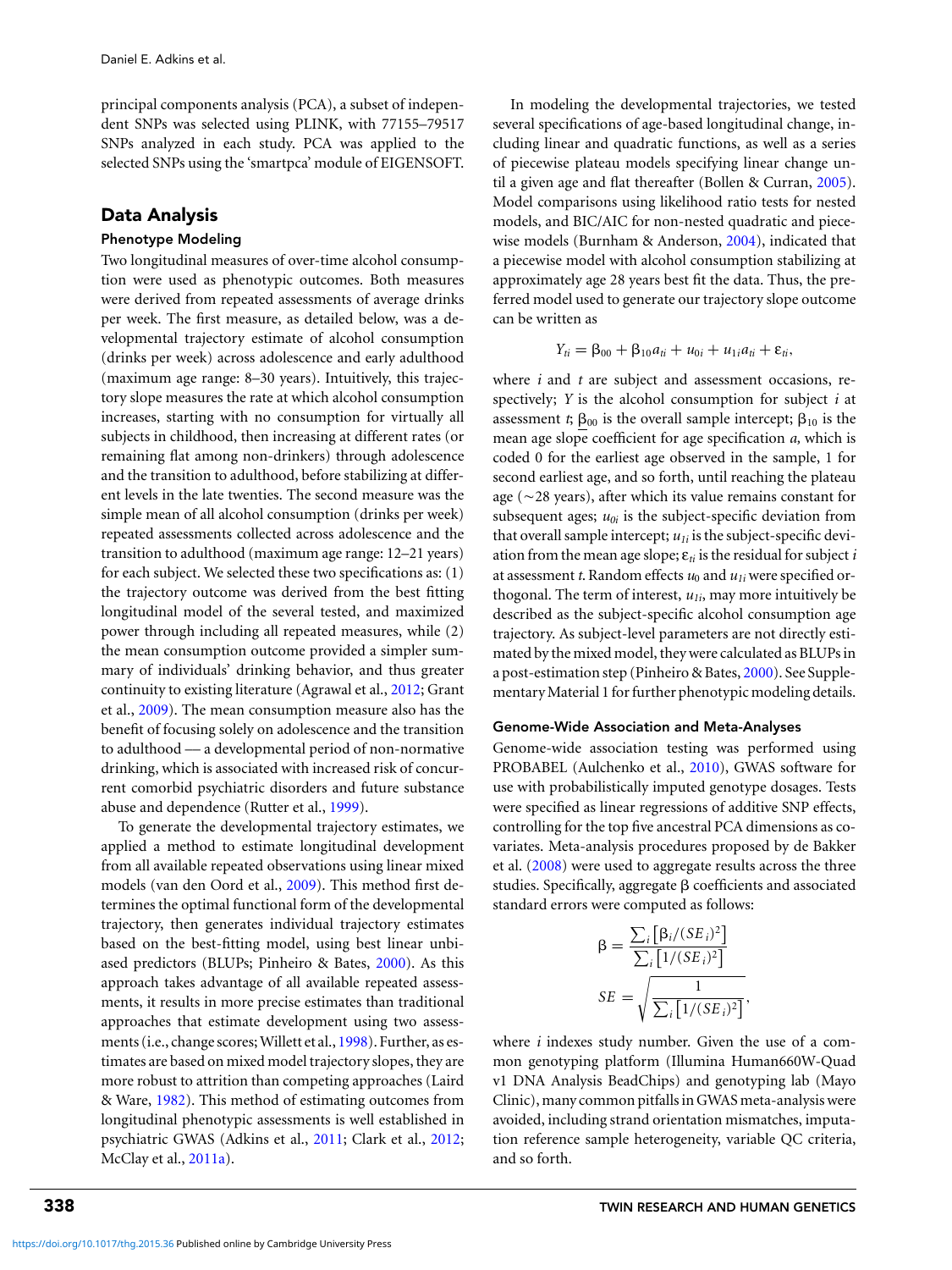## <span id="page-4-0"></span>Multiple Testing

We used a false discovery rate (FDR; Benjamini & Hochberg, [1995\)](#page-9-0) approach to declare statistical significance. In comparison to controlling a family-wise error rate (e.g., Bonferroni correction), FDR: (a) provides a better balance between finding true effects versus controlling false discoveries, (b) results in comparable standards for declaring significance across studies because it does not directly depend on the number of tests, and (c) is relatively robust against having correlated tests (Brown & Russell, [1997\)](#page-9-0). FDR is commonly used in high-dimensional applications, including GWAS (Beecham et al., [2009;](#page-9-0) Dubois et al., [2010;](#page-10-0) McClay et al., [2011b\)](#page-10-0). We set an FDR threshold of 0.1 for declaring genome-wide significance. This specifies that, on average, 10% of the SNPs declared significant are expected to be false discoveries. Additionally, we discuss suggestive associations at an FDR threshold of 0.2 to reduce the probability of Type II statistical errors, while explicitly noting reduced confidence in these associations. Operationally, FDR was controlled using *q*-values, which are FDRs calculated using the *p*-value of the markers as thresholds for declaring significance (Storey & Tibshirani, [2003\)](#page-11-0).

## Pathway Analyses

Beyond our primary meta-analysis of single marker GWAS findings, we also conducted secondary analyses to determine whether any known biological pathways harbored an excess of SNPs with small *p*-values. Specifically, to interrogate the data for evidence of enriched association to known biological pathways, we conducted pathway analysis using ConsensusPathDB [\(http://cpdb.molgen.mpg.de/\)](http://cpdb.molgen.mpg.de/), a human-centric meta-database of functional biological data, compiled from 30 separate public sources of biological interactions (Kamburov et al., [2011\)](#page-10-0). All alcohol consumption-associated SNPs with meta-analysis  $p < .01$ were matched to the closest gene  $\pm 25$  kb using RefSeq (GRCh37) coordinate information. All implicated genes were assembled into a final non-redundant gene list, comprising 2,590 (mean consumption) and 2,506 (developmental trajectory) genes. For each of the 4,601 reference pathways present in ConsensusPathDB, a hypergeometric test was performed to calculate the significance of the overlap between the genes from our putative susceptibility list and those present in each reference pathway. FDR was implemented to adjust significance for the large number of tests performed.

## Results

## Single Marker GWAS

Table 2 provides details on those SNPs that were genomewide significant/suggestive  $(q < 0.1/q < 0.2)$ . [Figure 1A](#page-5-0) shows Q–Q plots for meta-analyses. The plots show that the *p*-values from the GWAS are generally on a straight line, indicating that the *p*-value distribution generally conforms

<https://doi.org/10.1017/thg.2015.36>Published online by Cambridge University Press

| ABLE <sub>2</sub>                                                         |                                                                      |                      |                                                                                                                                             |           |        |   |   |                |                                                     |                                                                                                                                                                                                                                                                               |         |              |                                                                  |                   |                                                                            |                      |                                                                                    |
|---------------------------------------------------------------------------|----------------------------------------------------------------------|----------------------|---------------------------------------------------------------------------------------------------------------------------------------------|-----------|--------|---|---|----------------|-----------------------------------------------------|-------------------------------------------------------------------------------------------------------------------------------------------------------------------------------------------------------------------------------------------------------------------------------|---------|--------------|------------------------------------------------------------------|-------------------|----------------------------------------------------------------------------|----------------------|------------------------------------------------------------------------------------|
| Strongest SNP-Longitudinal Alcohol Consumption Associations ( $q < 0.2$ ) |                                                                      |                      |                                                                                                                                             |           |        |   |   |                |                                                     |                                                                                                                                                                                                                                                                               |         |              |                                                                  |                   |                                                                            |                      |                                                                                    |
|                                                                           |                                                                      |                      | Meta-analysis                                                                                                                               |           |        |   |   | GSMS           |                                                     |                                                                                                                                                                                                                                                                               | CHDS    |              |                                                                  | TSABL             |                                                                            |                      |                                                                                    |
| ss#                                                                       | <b>Outcome</b>                                                       |                      |                                                                                                                                             | MAF       | チ<br>こ | ≸ | ₹ |                |                                                     |                                                                                                                                                                                                                                                                               |         |              |                                                                  |                   | ۵                                                                          | Gene                 | Gene name                                                                          |
| 7031417                                                                   | <b>Aean</b>                                                          |                      |                                                                                                                                             |           |        |   |   | $^{82}$        | $-94 - 30$                                          |                                                                                                                                                                                                                                                                               |         | <b>SE-04</b> |                                                                  |                   |                                                                            | 10 kb                |                                                                                    |
| 17053864                                                                  | <b>Aean</b>                                                          |                      |                                                                                                                                             |           |        |   |   |                |                                                     | 0.07                                                                                                                                                                                                                                                                          |         |              | $\frac{80}{2}$                                                   |                   |                                                                            |                      | OC100                                                                              |
| 11710497                                                                  | Mean                                                                 | 3.88<br>2.98         |                                                                                                                                             |           |        |   |   | 782            | 2E-05<br>2E-04<br>3.5E-05                           |                                                                                                                                                                                                                                                                               | /38     |              |                                                                  |                   |                                                                            |                      |                                                                                    |
| 7019589                                                                   | <b>Vean</b>                                                          |                      | 4E-08<br>4E-07 D-07 D-07<br>5 D-07 D-07 D-07<br>4 D-07 D-07 D-07<br>4 D-07 D-07 D-07<br>5 D-07 D-07 D-07 D-07<br>5 D-07 D-07 D-07 D-07 D-07 | 877882288 |        |   |   | 782            |                                                     | $\begin{array}{c} 2888277880 \\ 1888277880 \\ 188827980 \\ 188827980 \\ 188827980 \\ 188827980 \\ 188827980 \\ 188827980 \\ 188827980 \\ 188827980 \\ 188827980 \\ 188827980 \\ 188827980 \\ 188827980 \\ 188827980 \\ 188827980 \\ 188827980 \\ 188827980 \\ 188827980 \\ 1$ | 738     |              | $\begin{array}{c} 28877288 \\ 0000000 \\ 0000000 \\ \end{array}$ | 531<br>531        | 1.25-02<br>5.15-04<br>5.15-05-08<br>5.15-08-03<br>5.15-08-03<br>1.15-08-03 | yes<br>yes<br>230 kb |                                                                                    |
| 12257178                                                                  |                                                                      |                      |                                                                                                                                             |           |        |   |   | 784            |                                                     |                                                                                                                                                                                                                                                                               |         |              |                                                                  | 575               |                                                                            |                      |                                                                                    |
|                                                                           |                                                                      |                      |                                                                                                                                             |           |        |   |   |                |                                                     |                                                                                                                                                                                                                                                                               |         |              |                                                                  |                   |                                                                            | es                   |                                                                                    |
| s1984450<br>1984450                                                       |                                                                      |                      |                                                                                                                                             |           |        |   |   | 8 8 8<br>8 9 9 |                                                     |                                                                                                                                                                                                                                                                               |         |              |                                                                  |                   |                                                                            | yes                  |                                                                                    |
| s7253326                                                                  | Trajectory<br>Trajectory<br>Trajectory<br>Trajectory<br>Mean<br>Mean | d<br>Geoooo<br>Taada |                                                                                                                                             |           |        |   |   |                | 5.9E-04<br>1.9E-03<br>1.8E-03<br>1.1E-04<br>1.1E-04 |                                                                                                                                                                                                                                                                               | 8888888 |              |                                                                  | 5555555<br>555555 |                                                                            |                      |                                                                                    |
| s6778281                                                                  |                                                                      |                      |                                                                                                                                             |           |        |   |   | 182            |                                                     |                                                                                                                                                                                                                                                                               |         |              |                                                                  |                   |                                                                            |                      |                                                                                    |
| s4898641                                                                  |                                                                      |                      |                                                                                                                                             |           | ₫      |   |   | 82             |                                                     |                                                                                                                                                                                                                                                                               |         |              |                                                                  |                   |                                                                            |                      | SLC6A1<br>LOC10012934(<br>ADRA2A<br>ADR578<br>ZNF578<br>ZNF578<br>SLC6A1<br>SLC6A1 |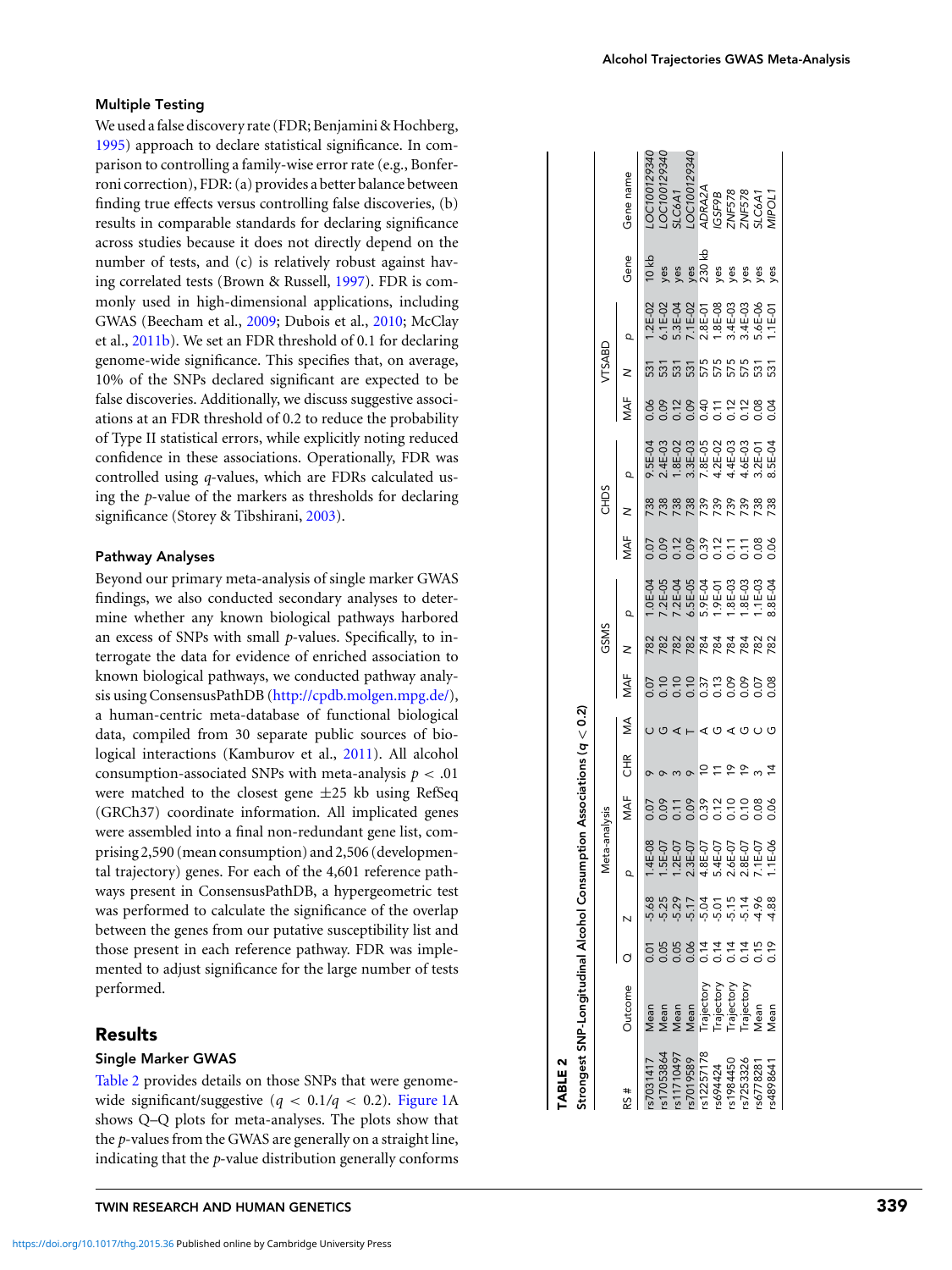<span id="page-5-0"></span>

#### FIGURE 1

(A) QQ plots and (B) Manhattan plots for GWAS results of two longitudinal alcohol consumption measures.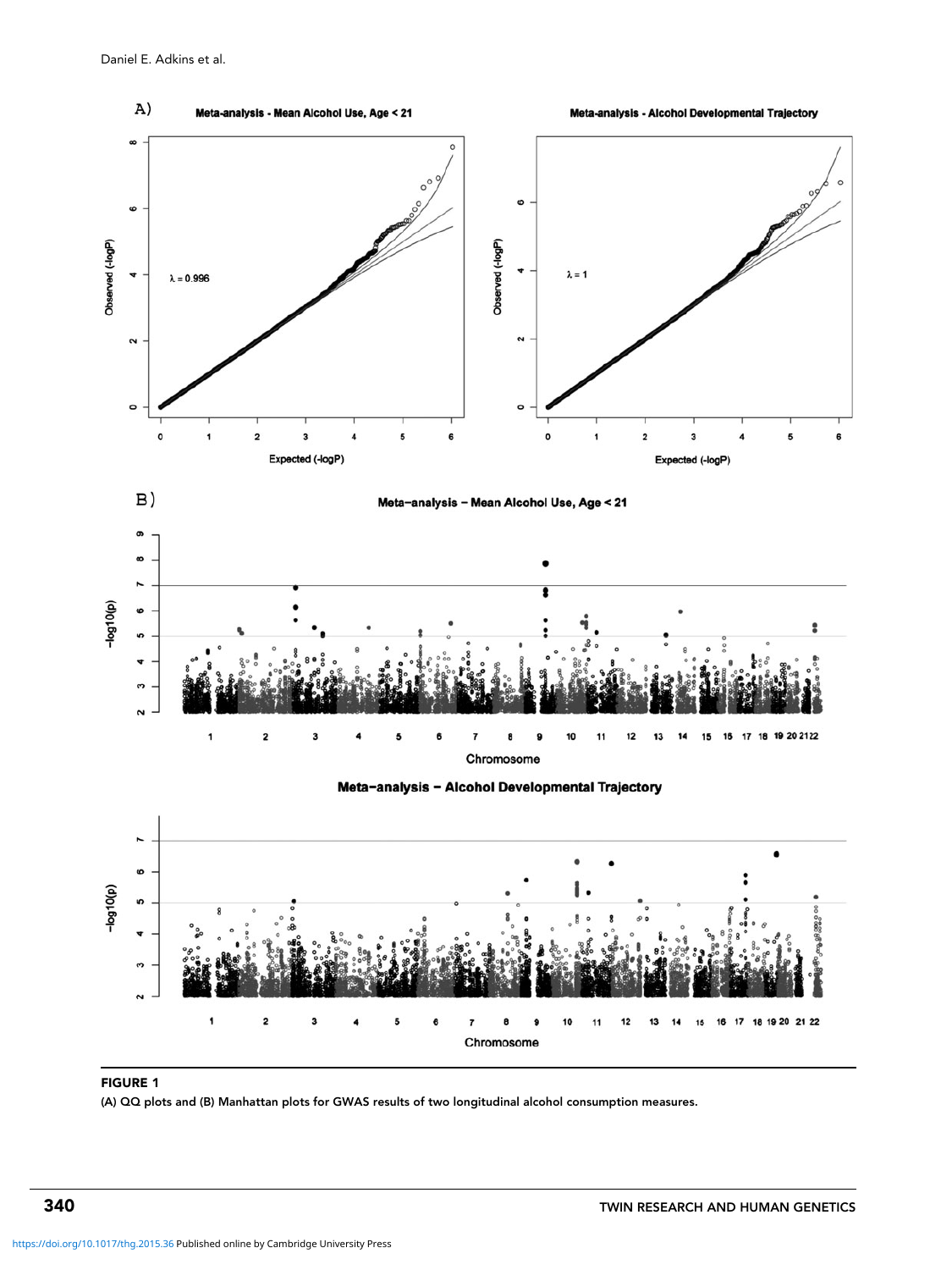to the expected null distribution assuming no effects of the markers. However, in both plots, there is also evidence that markers in the right upper corner have *p*-values smaller than would be expected under the null hypothesis, suggesting true association between these markers and the outcome. The plots also display  $\lambda$  values (i.e., ratio of median observed *p*-value to the median expected *p*-value under the null hypothesis) approximately equal to 1 ( $\lambda =$ 0.998 and 1.000), indicating no systematic test statistic inflation and adequate control of population stratification (see Supplementary Material 2 for study-specific Q–Q plots). Manhattan plots are provided in [Figure 1B](#page-5-0), and provide a low-resolution visualization of spatial clustering among association signals. The full set of GWAS *p*-values considered in this study is available for download [http://www.pharmacy.vcu.edu/biomarker/resources/](http://www.pharmacy.vcu.edu/biomarker/resources/supplementary/. ) [supplementary/.](http://www.pharmacy.vcu.edu/biomarker/resources/supplementary/. )

The top significant finding involves three genome-wide significant SNPs (rs7031417: *q* = 0.01, *p* = 1.4E-08; rs17053864: *q* = 0.05, *p* = 1.5E-07; rs7019589: *q* = 0.06, *p* = 2.3E-07) at pseudogene *LOC100129340* (mitofusin-1 like) associated with mean adolescent alcohol consumption. These SNPs show moderately low MAF ( $\sim$ 0.09) with minimal MAF differences across the three samples [\(Table 2\)](#page-4-0). Study specific results show that this meta-analysis association was not driven by a single sample, with GSMS and CHDS exhibiting comparably low *p-*values [\(Table 2\)](#page-4-0). Examination of the regional plot for the locus shows a robustly associated haplotype spanning  $\sim$ 100 kb, with *>*10 spatially clustered SNPs showing nominal association (Supplementary Material 3A). Notably, one of the genome-wide significant hits is located in the transcribed exon 4.

The second genome-wide significant association, also to mean consumption, is a locus in GABA transporter *SLC6A1* (solute carrier family 6 (neurotransmitter transporter, GABA), member 1). In addition to the genomewide hit in this gene (rs11710497:  $q = 0.05$ ,  $p = 1.2E$ -07), a second SNP met our suggestive criteria (rs6778281:  $q = 0.15$ ,  $p = 7.1E-07$ ). Again, MAFs were moderately low  $(\sim 0.10)$  and highly comparable across individual samples. Also, significance was not driven by a single study, with comparably low *p*-values for GSMS and VTSABD [\(Table 2\)](#page-4-0). Inspection of the regional plot indicates a fairly small LD block overlaying exonic regions of *SLC6A1*. Further, this small linkage disequilibrium (LD) block is highly enriched for strong associations including several nominally associated coding SNPs (*p <* .001; Supplementary Material 3B).

Top findings for the developmental consumption trajectory included a cluster of correlated SNPs about 150 kb upstream of *ADRA2A* (adrenoceptor alpha 2A), with rs12257178 exhibiting the strongest association ( $q = 0.14$ ,  $p = 4.8E-07$ ). MAFs were high ( $\sim 0.4$ ) and homogenous across studies. Association strength was primarily driven by GSMS and CHDS samples [\(Table 2\)](#page-4-0). While it is questionable whether this putative susceptibility locus is in LD with *ADRA2A*, the regional plot does show a correlated SNP located  $\sim$ 80 kb upstream of the gene (Supplementary Material 3C). Also, further inspection of the regional plot indicates an unusually wide area of moderately enriched association surrounding the suggestive locus, spanning  $\sim$  500 kb and encompassing *ADRA2A.*Thus, it is possible that this association may tag *cis*regulatory elements or genic variants for *ADRA2A.*

Other top hits included a pair of SNPs in high LD (*R*<sup>2</sup>*>*0.9) within *ZNF578* (rs1984450 and rs7253326:  $q = 0.14; p \approx 2.7E-07$ ) associated with the trajectory outcome, and an interesting spatial pattern of SNPS associated with mean consumption surrounding an intronic SNP in *MIPOL1* (rs4898641: *q* = 0.19, *p* = 1.1E-06). The *ZNF578* finding exhibits almost exactly the same level of association across studies ( $p \approx 3.0E$ -03) and moderately low MAF  $(\sim 0.10)$ . Correlated signals overlapped *ZNF578* and the adjacent *ZNF808* and *ZNF701* genes, and tag two nominally significant coding SNPs in *ZNF578* (Supplementary Material 3D). Next, rs4898641 in *MIPOL1* appears to tag a  $\sim$  200 kb haplotype, enriched for association, which closely corresponds to the gene boundaries of *MIPOL1* (Supplementary Material 3E). Our final suggestive finding involved a genic locus in *IGSF9B* centered on rs694424 ( $q = 0.14$ ,  $p = 5.4E-07$ ; Supplementary Material 3F). This finding is of lower confidence, however, as its association strength is essentially driven by a single sample (VTSABD).

#### Pathway Analyses

Results from ConsensusPathDB indicated significant involvement of several intuitive biological pathways [\(Table 3\)](#page-7-0). As ConsensusPathDB is a meta-database bioinformatic tool, it mines multiple individual databases –– in the current analysis significant (*q <* 0.1) pathways were found in Reactome, PharmGKB, Signlink, and Wikipathways databases (Kamburov et al., [2011\)](#page-10-0). The top pathways, 'neuronal system' ( $p = 2.5E-07$ ,  $q = 4.5E-04$ ) and the related 'transmission across chemical synapses' ( $p = 3.7E-05$ ,  $q = 3.3E-02$ ), indicated an association between genetic variation in neurotransmission and individual differences in mean adolescent alcohol consumption, with disproportionate representation of GABAergic and glutamatergic genes in both of these pathways. Other significant pathways for mean adolescent consumption including 'NHR' ( $p = 2.6E-04$ ,  $q = 9.4E-02$ ), 'celecoxib pharmacodynamics', and 'adherens junctions interactions' ( $p = 2.1E-04$ ,  $q = 9.4E-02$ ; [Table 3\)](#page-7-0). The three significant pathways for the developmental consumption trajectory indicated more general developmental themes, with specific findings including 'developmental biology'  $(p = 7.6E-05, q = 8.1E-02)$ , 'G protein signaling pathways' (*p* = 1.1E-04, *q* = 8.1E-02) and 'axon guidance' (*p* = 1.3E-04,  $q = 8.1E-02$ ).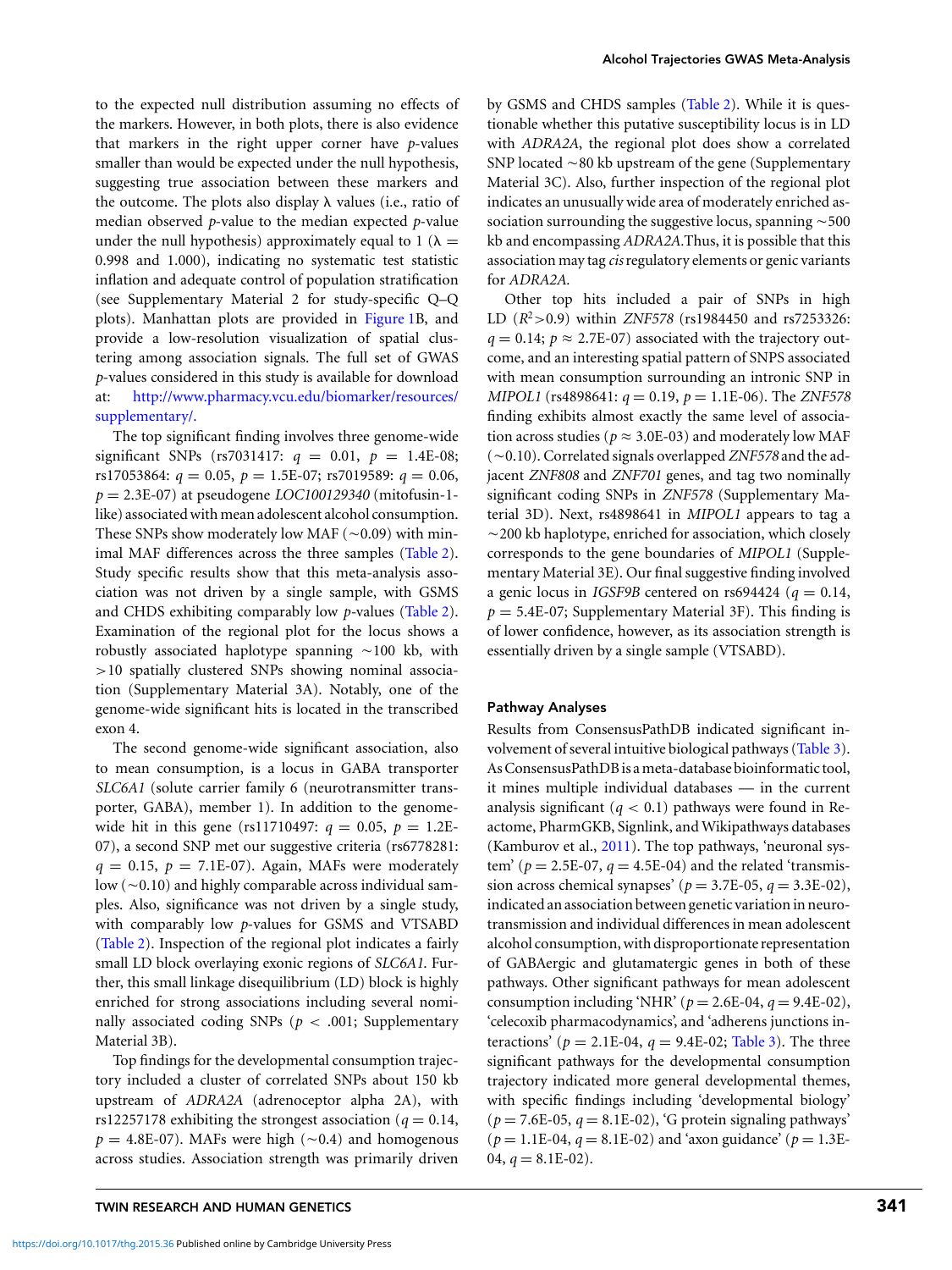| Pathway                                           | p       | q       | Database     | Associated genes from GWAS in pathway                                                                                                                                                                                                                                                                                                                                                                                                                                                                              |
|---------------------------------------------------|---------|---------|--------------|--------------------------------------------------------------------------------------------------------------------------------------------------------------------------------------------------------------------------------------------------------------------------------------------------------------------------------------------------------------------------------------------------------------------------------------------------------------------------------------------------------------------|
| Mean consumption                                  |         |         |              |                                                                                                                                                                                                                                                                                                                                                                                                                                                                                                                    |
| Neuronal system                                   | 2.5E-07 | 4.5E-04 | Reactome     | SLC6A1; KCNC1; KCNC2; GABRG3; GABRG2; HSPA8; KCNG4; GRIK5;<br>GLUL; SLC5A7; GABRB3; AP2B1; GRIP2; CALM2; CALM3; KCNG1;<br>CACNB2; CACNA1B; CHRNB2; KCNMA1; PRKCB; GAD1; GRIA2;<br>KCNS3; ABCC8; GABBR2; RIMS1; PLCB1; KCNJ11; GRIA1; VAMP1;<br>KCNQ5; KCNAB1; RPS6KA2; KCNQ1; CHRNA4; KCNH8; KCNN1;<br>CACNG4; CACNA2D3; CACNA2D1; KCNG3; KCNJ6; ADCY4;<br>ACTN2; KCNH7; KCNMB2; KCNH1; KCNMB4; RASGRF2; GRIK1;<br>HCN4; GJD2; GRIN2B; GNG7; CACNA1E; GNG2; SLC1A2; GRIP1;<br>CACNG3; SYN2; SYN3; GNG8             |
| Transmission across chemical<br>synapses          | 3.7E-05 | 3.3E-02 | Reactome     | SLC6A1; GABRG3; GABRG2; HSPA8; GLUL; SLC5A7; GABBR2; GAD1;<br>GABRB3; CALM2; CALM3; CACNB2; CACNA1B; CHRNB2;<br>CACNA1E; AP2B1; GRIA2; RIMS1; PLCB1; GRIA1; PRKCB; CHRNA4;<br>CACNA2D3; CACNA2D1; ADCY4; ACTN2; RPS6KA2; GRIP2; KCNJ6;<br>RASGRF2; SYN2; GRIK5; GRIN2B; GNG7; GNG2; SLC1A2; GRIK1;<br>GRIP1; CACNG3; CACNG4; SYN3; GNG8                                                                                                                                                                            |
| Celecoxib pathway,<br>pharmacodynamics            | 1.9E-04 | 9.4E-02 | PharmGKB     | PDK1; CACNA2D1; TBXAS1; PTGIR; CACNA1I; CACNB2; CACNA1B;<br>KCNQ5; PTGER1; CACNA1E; KCNQ1; CTNNB1; CACNA1C; PTGS2;<br>CACNA2D3; PLA2G4A; CACNA1S                                                                                                                                                                                                                                                                                                                                                                   |
| Adherens junctions interactions                   | 2.1E-04 | 9.4E-02 | Reactome     | CDH11; CDH10; CDH13; CDH12; CTNNB1; PVRL2; CDH2; CDH6;<br>CADM2; CDH4; CADM1                                                                                                                                                                                                                                                                                                                                                                                                                                       |
| Nuclear hormone receptors                         | 2.6E-04 | 9.4E-02 | Signalink    | NR3C2; ESRRG; RARG; ESR1; HNF4A; HNF4G; NR4A1; NR2F1; RXRA;<br>ESRRB; THRB; NR2C1; RORA; SMAD3; NR5A2                                                                                                                                                                                                                                                                                                                                                                                                              |
| Developmental trajectory<br>Developmental biology | 7.6E-05 | 8.1E-02 | Reactome     | ITGA9; ROBO2; CDH15; NRP2; SCN5A; NRCAM; ITGA1; HRAS; DOCK1;<br>PCSK6; TRIO; CTNNB1; MAP2K1; CSNK2A1P; MED6; DNM3; CHL1;<br>STIP1; CACNA1G; PITPNA; NCAM1; SPTBN1; FURIN; NCOA3; PRNP;<br>BOC; CACNB2; CACNA1C; CACNA1D; TLN1; MED15; SLIT1; SCN4A;<br>CDH2; CDH4; EPHB2; LAMA1; ACVR2B; RAC2; SIAH1; CRMP1;<br>UNC5A; SCN8A; COL9A1; PPARG; CLTA; COL5A1; ABLIM1; FES;<br>ABLIM2; CTNNA2; KIAA1598; SEMA5A; ROBO1; PLXNA2; VAV2;<br>ST8SIA2; ROCK2; PLXNA4; MEF2C; CDON; ANK3; NTN1; CNTN6;<br>PAK7; SCN3B; MYO10 |
| G protein signaling pathways                      | 1.1E-04 | 8.1E-02 | Wikipathways | GNAO1; HRAS; PDE1C; PRKCA; PRKCH; GNB5; PRKCE; GNB2; PRKCZ;<br>PRKAR1A; ITPR1; AKAP1; KCNJ3; AKAP5; AKAP6; AKAP7; ADCY1;<br>AKAP2; ADCY9; GNA14; GNGT2; PPP3CA; PDE4B; PDE4D                                                                                                                                                                                                                                                                                                                                       |
| Axon quidance                                     | 1.3E-04 | 8.1E-02 | Reactome     | ITGA9; ROBO2; SCN5A; NRCAM; ITGA1; HRAS; DOCK1; MAP2K1;<br>CSNK2A1P; CNTN6; DNM3; CHL1; STIP1; TLN1; PITPNA; NCAM1;<br>SPTBN1; CACNB2; CACNA1C; PRNP; CACNA1G; SLIT1; SCN4A;<br>EPHB2; LAMA1; TRIO; RAC2; SIAH1; UNC5A; SCN8A; CACNA1D;<br>CRMP1; COL5A1; ABLIM1; FES; ABLIM2; COL9A1; NRP2; KIAA1598;<br>SEMA5A; ROBO1; NTN1; VAV2; ST8SIA2; ROCK2; PLXNA4; ANK3;<br>PLXNA2; CLTA; PAK7; SCN3B; MYO10                                                                                                             |

#### <span id="page-7-0"></span>TABLE 3

ConsensusPathDB Pathway Results for All SNPs Within Genes Nominally Associated (p *<* .01) With Longitudinal Alcohol Consumption

# **Discussion**

Developmental perspectives have long stressed the importance of accounting for temporality and life course variation in models of substance abuse. A primary insight of such perspectives is that the importance of various risk factors fluctuates across developmental trajectories (Adkins et al., [2012;](#page-9-0) Willett et al., [1998\)](#page-12-0). The current study endeavors to wed this perspective to genomic approaches to alcohol consumption. While psychiatric genetics has made advances toward elucidating the link between genetic variation and alcohol involvement, this research has largely been atemporal. The weakness of such static perspectives on the genetic determinants of alcohol involvement is highlighted not only by developmental perspectives, but also by research within genetics showing that epigenetic mechanisms (i.e., methylation, histone modification, and chromatin remodeling) regulate gene expression in response to developmental and environmental cues (Whitelaw & Whitelaw, [2006\)](#page-12-0). Using the GEDI GWAS samples, this longitudinal GWAS metaanalysis has addressed the issue of developmental variation in genetic influences across adolescence and young adulthood through genome-wide testing of common variant effects on longitudinal measures of alcohol consumption, employing FDR methods to control the risk of false discoveries.

Our top genome-wide finding involved three SNPs (rs7031417, rs17053864, rs7019589) at pseudogene *LOC100129340* (mitofusin-1-like). Very little is known regarding this pseudogene, which was only added in the most recent, hg19, gene track (thus, its absence in the regional plot). However, variants within *LOC100129340* were found to be associated with adult human height in a large GWAS meta-analysis (Gudbjartsson et al., [2008\)](#page-10-0). Also, one of the genome-wide significant hits fell within exon 4 of the pseudogene. Given that pseudogenes, by definition, lack proteincoding function, the prior probability of this locus being a true discovery is somewhat diminished. However, considering (a) the association signal is in a transcribed sequence, (b)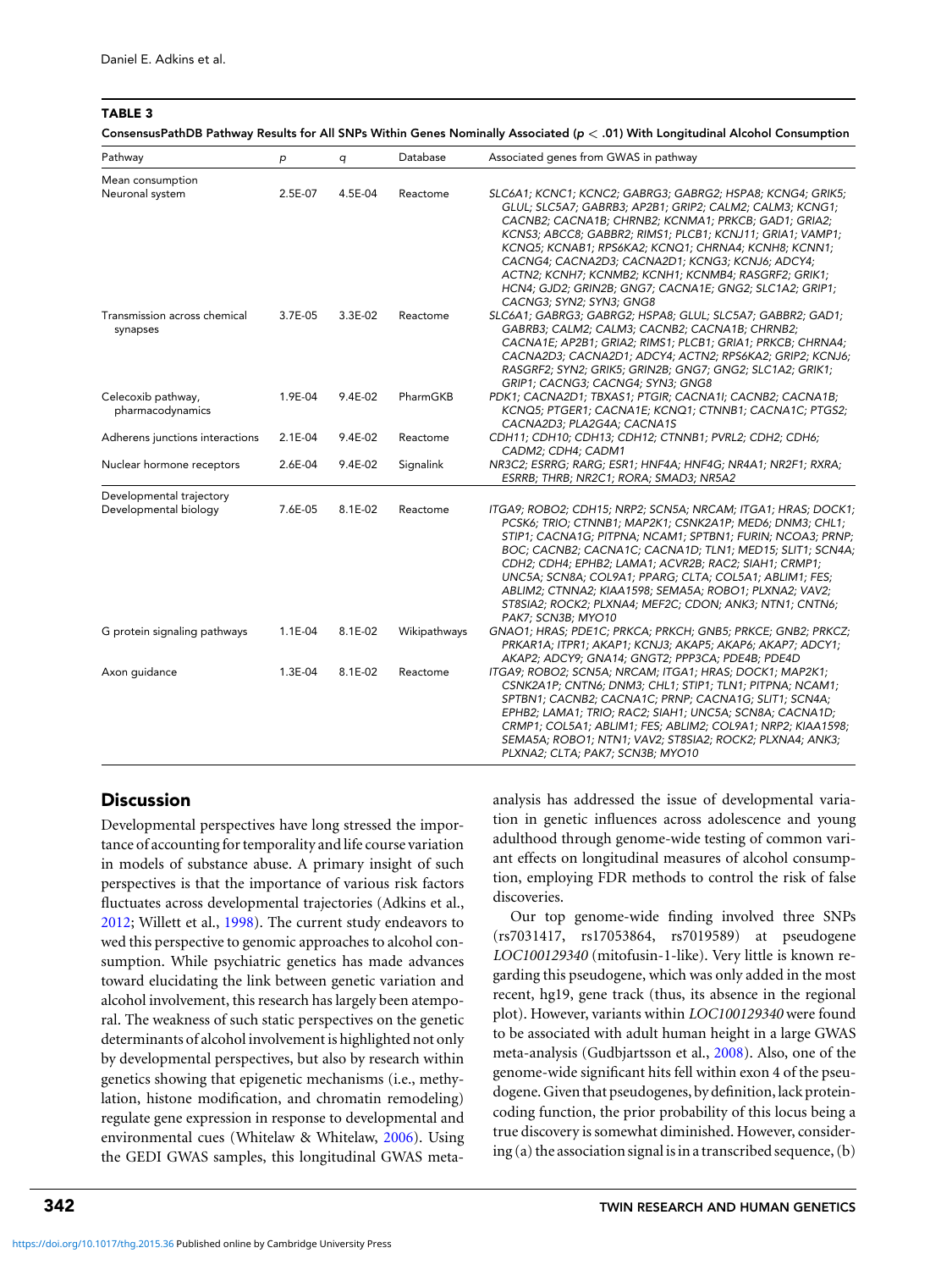pseudogene transcripts have demonstrated trans-regulation of homologous coding genes (Hirotsune et al., [2003\)](#page-10-0), and (c) endogenous siRNA are sometimes derived from pseudogene transcription (Tam et al., [2008\)](#page-11-0), it would be rash to dismiss this result as a false discovery.

Our second genome-wide significant locus was tagged by rs11710497, located within GABA transporter 1— *SLC6A1* (solute carrier family 6 (neurotransmitter transporter, GABA), member 1). Given that alcohol functions primarily through binding to GABA receptors, and that this gene encodes protein GAT-1, which removes GABA from the synaptic cleft, there is a notably high prior probability of this being a true discovery. Furthermore, while the two genome-wide significant/suggestive hits were in intronic regions, they tag strongly associated exonic variants in *SLC6A1*. Although the network biology of the gene suggests obvious links to alcohol consumption, there has been surprisingly little research studying this relationship. Conversely, studies have implicated the gene in anxiety disorders and ADHD (e.g., Lasky-Su et al., [2008;](#page-10-0) Thoeringer et al., [2009;](#page-11-0) [2010\)](#page-11-0). This finding should focus future research on the study of *SLC6A1* variants in alcohol abuse and other psychiatric phenotypes related to cortical excitability/inhibition.

The strong association of a large region near *ADRA2A* also provides a promising potential biological mechanism. Alpha-2-adrenergic receptors are members of the G protein-coupled receptor superfamily. These receptors have a critical role in regulating neurotransmitter release from sympathetic nerves and from adrenergic neurons in the CNS. Alpha2A and alpha2C subtypes are required for normal presynaptic control of transmitter release from sympathetic nerves in central noradrenergic neurons, and the alpha2A subtype inhibits transmitter release at high neural stimulation frequencies. This gene encodes alpha2A subtype and it contains no introns in either its coding or untranslated sequences. There is an extensive literature on the gene and many findings suggesting association to ADHD (e.g., Kim et al., [2010;](#page-10-0) Roman et al., [2003;](#page-11-0) [2005;](#page-11-0) Waldman et al., [2006\)](#page-12-0), as well as metabolic traits (e.g., glycemic phenotypes, blood pressure; for meta-analysis, see Talmud et al., [2011\)](#page-11-0), and substance abuse (Clarke et al., [2012;](#page-10-0) Merenakk et al., [2011;](#page-10-0) Prestes et al., [2007\)](#page-11-0). Given the neurobiological implications, this gene should be considered a strong candidate in future alcohol abuse studies. The final three genome-wide suggestive  $(q < 0.2)$  loci were for intronic SNPs in *ZNF578*, *MIPOL1,* and *IGSF9B* and have no reported evidence linking them to alcohol use/abuse phenotypes. Thus, future research will be required to adjudicate whether they are novel susceptibility loci or false discoveries.

Pathway analyses indicated several intuitive biological mechanisms. Top results for mean adolescent consumption ('neuronal system' and 'transmission across chemical synapses') suggested extensive involvement of GABAer-

gic (e.g., *SLC6A1, GABRG3, GABRG2, GABBR2*) and glutamatergic (e.g., *GRIK5, GLUL, GRIK1, GRIN2B*) neurotransmission. Given that GABA and glutamate neurotransmitter systems are primary pharmacodynamic targets of alcohol (for review, see Vengeliene et al., [2008\)](#page-12-0), these results are consistent with extant knowledge of the drug's biological mechanisms. 'Celecoxib pharmacodynamics' and 'NHRs' also offer intriguing biological mechanisms for genetic variation in alcohol metabolism. Celecoxib acts by inhibiting prostaglandin synthesis (Penning et al., [1997\)](#page-11-0). Prostaglandins are lipid autocrine/paracrine mediators with a variety of physiological effects, including inflammation modulation (Hata & Breyer, [2004\)](#page-10-0), which have been shown to moderate alcohol 'hangover' intensity (Wiese et al., [2000\)](#page-12-0) and reduce alcohol-induced liver toxicity (Nanji et al., [1993\)](#page-11-0). 'NHR, are intracellular proteins responsible for sensing steroid and thyroid hormones and some other signaling molecules. Multiple NHR genes implicated in the current analysis are specifically expressed in liver (e.g., *HNF4A, HNF4G*) and several others function as thyroid hormone receptors, which have been linked to severity of alcohol craving, consumption, and withdrawal (Alfos et al., [1996;](#page-9-0) Ozsoy et al., [2006\)](#page-11-0).

The three biological pathways significantly associated with the developmental consumption trajectory were broader and more explicitly developmentally oriented, particularly 'developmental biology' and 'axon guidance', which shared several implicated genes related to nervous system development (e.g., *ROBO1, ROBO2, ANK3*). The final significant pathway associated with the developmental trajectory, G-protein signaling, functions as an intermediary messenger system for many hormones, neurotransmitters, and other signaling molecules. While G-protein signaling is involved in many biological processes, it is known that alcohol intoxication is directly connected to the actions of four G-protein gated inwardly-rectifying potassium (GIRK) channel subunits, one of which was among the genes implicated in this pathway analysis (i.e., *KCNJ3*; Aryal et al., [2009;](#page-9-0) Lewohl et al., [1999\)](#page-10-0). Despite the general plausibility of these pathway results, it is worth noting that given the incomplete, low-resolution nature of current biological databases, findings should be regarded as tentative pending future tests of replication as database content and accuracy continue to improve (Khatri et al., [2012\)](#page-10-0).

Clearly, it is premature to suggest direct clinical applications of these findings for therapeutic target or biomarker discovery. On the contrary, actualizing the promise of translational genomics and converting academic findings into clinical applications will require a cumulative process of aggregating and jointly considering large bodies of evidence using meta-analytic and data integration techniques. Thus, it is important to rapidly disseminate genome-wide association results from longitudinal behavioral studies with genomic data, such as the GEDI samples. To facilitate this process, we provide all *p-*values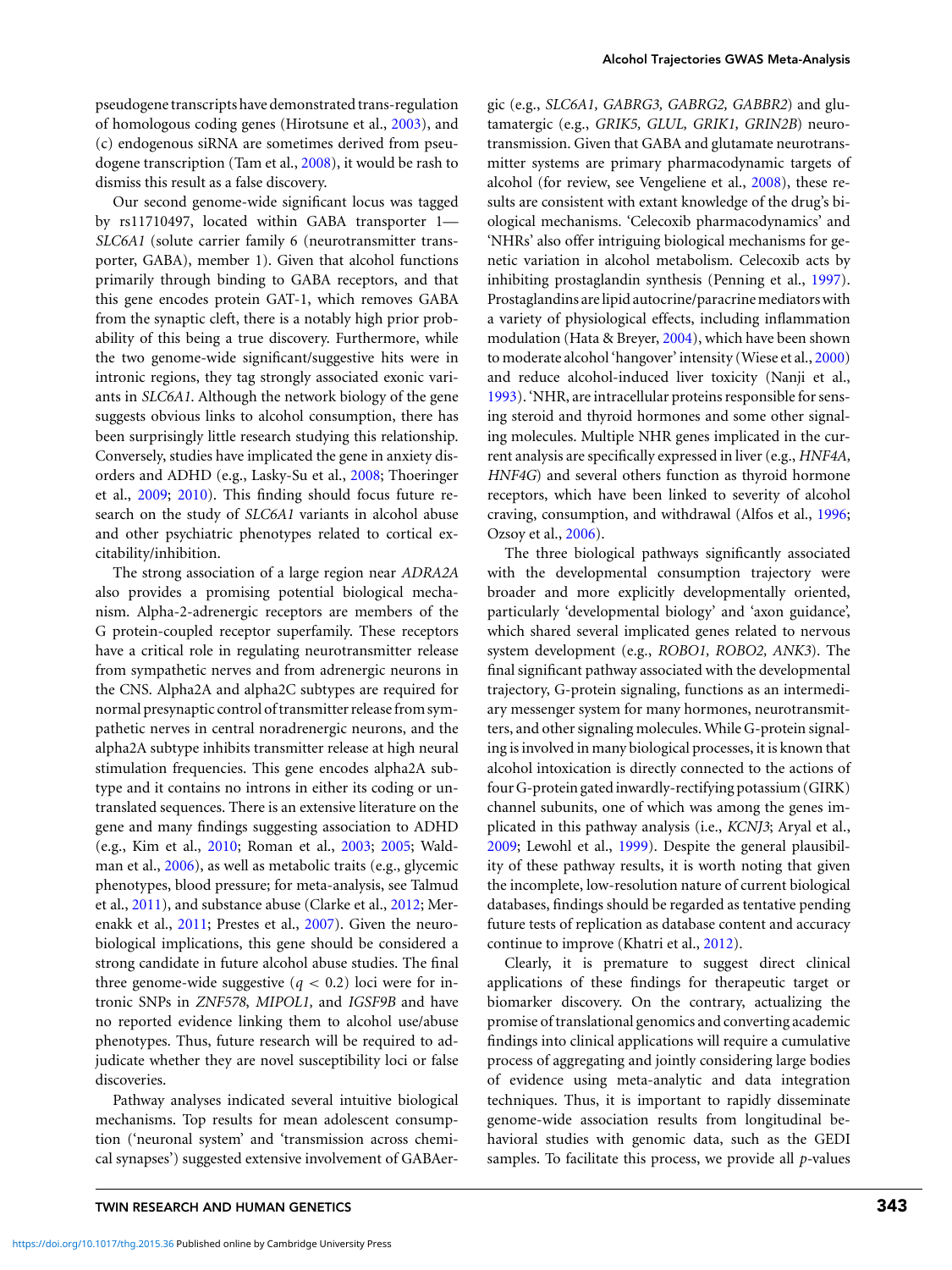#### <span id="page-9-0"></span>[\(http://www.pharmacy.vcu.edu/biomarker/resources/](http://www.pharmacy.vcu.edu/biomarker/resources/supplementary/)

[supplementary/\)](http://www.pharmacy.vcu.edu/biomarker/resources/supplementary/) as a resource for investigators with the requisite samples to carry out replication or further meta-analysis.

As with any genetic associations, our findings will require additional replication and functional validation. However, the present study shows the potential of GWAS metaanalyses of longitudinal data to discover genes and pathways that mediate developmental trends in alcohol consumption. A better understanding of these biological mechanisms and the roles of specific polymorphisms may facilitate the development of improved biomarker-based approaches to personalize substance abuse treatment. It is hoped that this research will eventually contribute to reducing the global health burden of substance abuse by facilitating identification of novel mechanisms, biomarkers, and therapeutic targets.

# Acknowledgments

We would like to thank to the study participants from the Great Smoky Mountain Study, Virginia Twin Study on Adolescent Behavioral Development, and Christchurch Health and Development Study. Also, thanks to Karolina Aberg and colleagues at the VCU Center for Biomarker Research and Precision Medicine for helpful discussion and sharing analytical resources. Dr Conway' s role on this paper is as a Science Officer on U01DA014413, with no involvement in other cited grants. The views and opinions expressed in this report are those of the authors and should not be construed to represent the views of NIDA or any of the sponsoring organizations, agencies, or the US government. This research was supported by the National Institute on Drug Abuse (U01DA024413, R01DA11301), National Institute of Mental Health (R01MH063970, R01MH063671, R01MH048085, K01MH093731, and K23MH080230), NARSAD, and the William T. Grant Foundation. The CHDS was supported by the Health Research Council of New Zealand, National Child Health Research Foundation, Canterbury Medical Research Foundation, New Zealand Lottery Grants Board, University of Otago, Carney Centre for Pharmacogenomics, James Hume Bequest Fund, and NIH grant MH077874.

## Supplementary Material

To view supplementary material for this article, please visit <http://dx.doi.org/10.1017/thg.2015.36>

# References

- Adkins, D. E., Aberg, K., McClay, J. L., Bukszar, J., Zhao, Z., Jia, P., ... van den Oord, E. J. (2011). Genomewide pharmacogenomic study of metabolic side effects to antipsychotic drugs. *Molecular Psychiatry*, *16*, 321–332.
- Adkins, D. E., Aberg, K., McClay, J. L., Hettema, J. M., Kornstein, S. G., Bukszar, J., . . . van den Oord, E. J. (2010).

A genomewide association study of citalopram response in major depressive disorder —- A psychometric approach. *Biological Psychiatry*, *68*, e25–27.

- Adkins, D. E., Daw, J. K., McClay, J. L., & Van den Oord, E. (2012). The influence of five monoamine genes on trajectories of depressive symptoms across adolescence and young adulthood. *Development and Psychopathology*, *24*, 267–285.
- Agrawal, A., Freedman, N. D., Cheng, Y. C., Lin, P., Shaffer, J. R., Sun, Q., . . . Beirut, L., for the GENEVA Consortium. (2012). Measuring alcohol consumption for genomic metaanalyses of alcohol intake: Opportunities and challenges. *American Journal of Clinical Nutrition*, *95*, 539–547.
- Alfos, S., Higueret, P., Pallet, V., Higueret, D., Garcin, H., & Jaffard, R. (1996). Chronic ethanol consumption increases the amount of mRNA for retinoic acid and triiodothyronine receptors in mouse brain. *Neuroscience Letters*, *206*, 73–76.
- Angold, A., & Costello, E. (2000). The child and adolescent psychiatric assessment (CAPA). *Journal of the American Academy of Child and Adolescent Psychiatry*, *39*, 39–48.
- Aryal, P., Dvir, H., Choe, S., & Slesinger, P. A. (2009). A discrete alcohol pocket involved in GIRK channel activation. *Nature Neuroscience*, *12*, 988–995.
- Aulchenko, Y. S., Struchalin, M. V., & van Duijn, C. M. (2010). ProbABEL package for genome-wide association analysis of imputed data. *BMC Bioinformatics*, *11*, 134.
- Beecham, G. W., Martin, E. R., Li, Y. J., Slifer, M. A., Gilbert, J. R., Haines, J. L., ... Pericak-Vance, M. A. (2009). Genome-wide association study implicates a chromosome 12 risk locus for late-onset Alzheimer disease. *American Journal of Human Genetics*, *84*, 35–43.
- Benjamini, Y. & Hochberg, Y. (1995). Controlling the false discovery rate: A practical and powerful approach to multiple testing. *Journal of the Royal Statistical Society. Series B (Methodological) 57*, 289–300.
- Bierut, L. J., Agrawal, A., Bucholz, K. K., Doheny, K. F., Laurie, C., Pugh, E., ... Rice, J. P. & as part of the gene, environment association studies (GENEVA) Consortium (2010). A genome-wide association study of alcohol dependence. *Proceedings of the National Academy of Sciences*, *107*, 5082– 5087.
- Bollen, K. A., & Curran, P. J. (2005). *Latent curve models: A structural equation perspective*. Hoboken, NJ: John Wiley & Sons.
- Brown, B. W., & Russell, K. (1997). Methods correcting for multiple testing: Operating characteristics. *Statistics in Medicine*, *16*, 2511–2528.
- Burnham, K. P., & Anderson, D. R. (2004). Multimodel inference —- Understanding AIC and BIC in model selection. *Sociological Methods & Research*, *33*, 261–304.
- Chen, K., & Kandel, D. B. (1995). The natural history of drug use from adolescence to the mid-thirties in a general population sample. *American Journal of Public Health*, *85*, 41–47.
- Clark, S. L., Adkins, D. E., Aberg, K., Hettema, J. M., McClay, J. L., Souza, R. P., . . . van den Oord, E. (2012). Pharmacogenomic study of side-effects for antidepressant treatment options in STAR∗D. *Psychological Medicine*, *42*, 1151– 1162.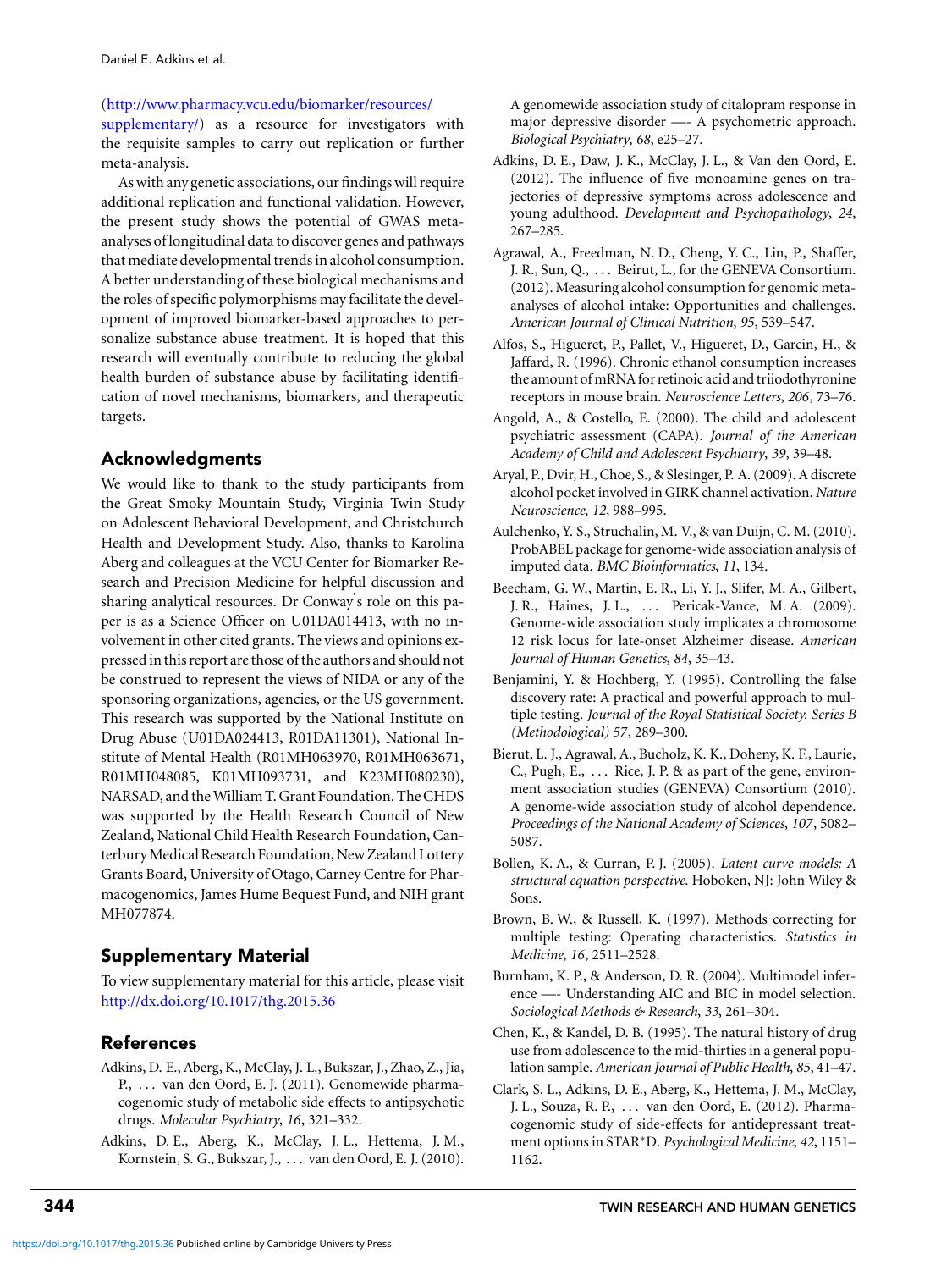- <span id="page-10-0"></span>Clarke, T. K., Dempster, E., Docherty, S. J., Desrivieres, S., Lourdsamy, A., Wodarz, N., . . . Schumann, G. (2012). Multiple polymorphisms in genes of the adrenergic stress system confer vulnerability to alcohol abuse. *Addiction Biology*, *17*, 202–208.
- Cohen, J. (1983). The cost of dichotomization. *Applied Psychological Measurement*, *7*, 249–253.
- Costello, E. J., Angold, A., Burns, B., Stangl, D., Tweed, D., Erkanli, A., . . . Worthman, C. (1996). The Great Smoky Mountains Study of Youth: Goals, designs, methods, and the prevalence of DSM-III-R disorders. *Archives of General Psychiatry*, *53*, 1129–1136.
- de Bakker, P. I. W., Ferreira, M. A. R., Jia, X., Neale, B. M., Raychaudhuri, S., & Voight, B. F. (2008). Practical aspects of imputation-driven meta-analysis of genome-wide association studies. *Human Molecular Genetics*, *17*, R122–R128.
- Dubois, P. C. A., Trynka, G., Franke, L., Hunt, K. A., Romanos, J., Curtotti, A., . . . van Heel, D. A. (2010). Multiple common variants for celiac disease influencing immune gene expression. *Nature Genetics*, *42*, 295–302.
- Edenberg, H. J., Koller, D. L., Xuei, X., Wetherill, L., McClintick, J. N., Almasy, L., ... Foroud, T. (2010). Genome-wide association study of alcohol dependence implicates a region on chromosome 11. *Alcoholism: Clinical and Experimental Research*, *34*, 840–852.
- Fergusson, D., & Horwood, L. (2001). The Christchurch health and development study: Review of findings on child and adolescent mental health. *Australian and New Zealand Journal of Psychiatry*, *35*, 287–296.
- Grant, J. D., Agrawal, A., Bucholz, K. K., Madden, P. A. F., Pergadia, M. L., Nelson, E. C., ... Heath, A. C. (2009). Alcohol consumption indices of genetic risk for alcohol dependence. *Biological Psychiatry*, *66*, 795–800.
- Gudbjartsson, D. F., Walters, G. B., Thorleifsson, G., Stefansson, H., Halldorsson, B. V., Zusmanovich, P., ... Stefansson, K. (2008). Many sequence variants affecting diversity of adult human height.*Nature Genetics*, *40*, 609–615.
- Harford, T. C., Grant, B. F., Yi, H. Y., & Chen, C. M. (2005). Patterns of DSM-IV alcohol abuse and dependence criteria among adolescents and adults: Results from the 2001 National Household Survey on Drug Abuse. *Alcoholism Clinical and Experimental Research*, *29*, 810–828.
- Hata, A. N., & Breyer, R. M. (2004). Pharmacology and signaling of prostaglandin receptors: Multiple roles in inflammation and immune modulation. *Pharmacology & Therapeutics*, *103*, 147–166.
- Heath, A. C., Whitfield, J. B., Martin, N. G., Pergadia, M. L., Goate, A. M., Lind, P. A., . . . Montgomery, G. W. (2011). A quantitative-trait genome-wide association study of alcoholism risk in the community: Findings and implications. *Biological Psychiatry*, *70*, 513–518.
- Hirotsune, S., Yoshida, N., Chen, A., Garrett, L., Sugiyama, F., Takahashi, S., . . . Yoshiki, A. (2003). An expressed pseudogene regulates the messenger-RNA stability of its homologous coding gene. *Nature*, *423*, 91–96.
- Johnson, C., Drgon, T., Liu, Q.-R., Walther, D., Edenberg, H., Rice, J., Foroud, T., ... Uhl, G. R. (2006). Pooled association genome scanning for alcohol dependence using

104,268 SNPs: Validation and use to identify alcoholism vulnerability loci in unrelated individuals from the collaborative study on the genetics of alcoholism. *American Journal of Medical Genetics Part B: Neuropsychiatric Genetics*, *141B*, 844–853.

- Kamburov, A., Pentchev, K., Galicka, H., Wierling, C., Lehrach, H., & Herwig, R. (2011). ConsensusPathDB: Toward a more complete picture of cell biology. *Nucleic Acids Research*, *39*, D712–D717.
- Kendler, K. S., Schmitt, E., Aggen, S. H., & Prescott, C. A. (2008). Genetic and environmental influences on alcohol, caffeine, cannabis, and nicotine use from early adolescence to middle adulthood. *Archives of General Psychiatry*, *65*, 674–682.
- Khatri, P., Sirota, M., Butte, A. J. (2012). Ten Years of Pathway Analysis: Current Approaches and Outstanding Challenges. PLoS Computational Biology, *8*, e1002375.
- Kim, B. N., Kim, J. W., Kang, H., Cho, S. C., Shin, M. S., Yoo, H. J., Hong, S. B., ... Lee, D. S. (2010). Regional differences in cerebral perfusion associated with the alpha-2Aadrenergic receptor genotypes in attention deficit hyperactivity disorder. *Journal of Psychiatry & Neuroscience*, *35*, 330–336.
- Laird, N. M., & Ware, J. H. (1982). Random-effects models for longitudinal data. *Biometrics*, *38*, 963–974.
- Lasky-Su, J., Neale, B. M., Franke, B., Anney, R. J., Zhou, K., Maller, J. B., ... Faraone, S. V. (2008). Genome-wide association scan of quantitative traits for attention deficit hyperactivity disorder identifies novel associations and confirms candidate gene associations.*American Journal of Medical Genetics Part B: Neuropsychiatric Genetics*, *147B*, 1345– 1354.
- Lewohl, J. M., Wilson, W. R., Mayfield, R. D., Brozowski, S. J., Morrisett, R. A., & Harris, R. A. (1999). G-protein-coupled inwardly rectifying potassium channels are targets of alcohol action. *Nature Neuroscience*, *2*, 1084–1090.
- Li, Y., Willer, C. J., Ding, J., Scheet, P., & Abecasis, G. R. (2010). MaCH: Using sequence and genotype data to estimate haplotypes and unobserved genotypes. *Genetic Epidemiology*, *34*, 816–834.
- McClay, J. L., Adkins, D. E., Aberg, K., Bukszar, J., Khachane, A. N., Keefe, R. S. E., . . . van den Oord, E. (2011a). Genome-wide pharmacogenomic study of neurocognition as an indicator of antipsychotic treatment response in schizophrenia. *Neuropsychopharmacology*, *36*, 616–626.
- McClay, J. L., Adkins, D. E., Aberg, K., Stroup, S., Perkins, D. O., Vladimirov, V. I., ... van den Oord, E. (2011b). Genome-wide pharmacogenomic analysis of response to treatment with antipsychotics.*Molecular Psychiatry*, *16*, 76– 85.
- Merenakk, L., Maestu, J., Nordquist, N., Parik, J., Oreland, L., Loit, H. M., ... Harro, J. (2011). Effects of the serotonin transporter (5-HTTLPR) and alpha(2A)-adrenoceptor (C-1291G) genotypes on substance use in children and adolescents: A longitudinal study. *Psychopharmacology*, *215*, 13–22.
- Miles, D., Silberg, J., Pickens, R., & Eaves, L. (2005). Familial influences for alcohol use in adolescent female twins:

## TWIN RESEARCH AND HUMAN GENETICS **345**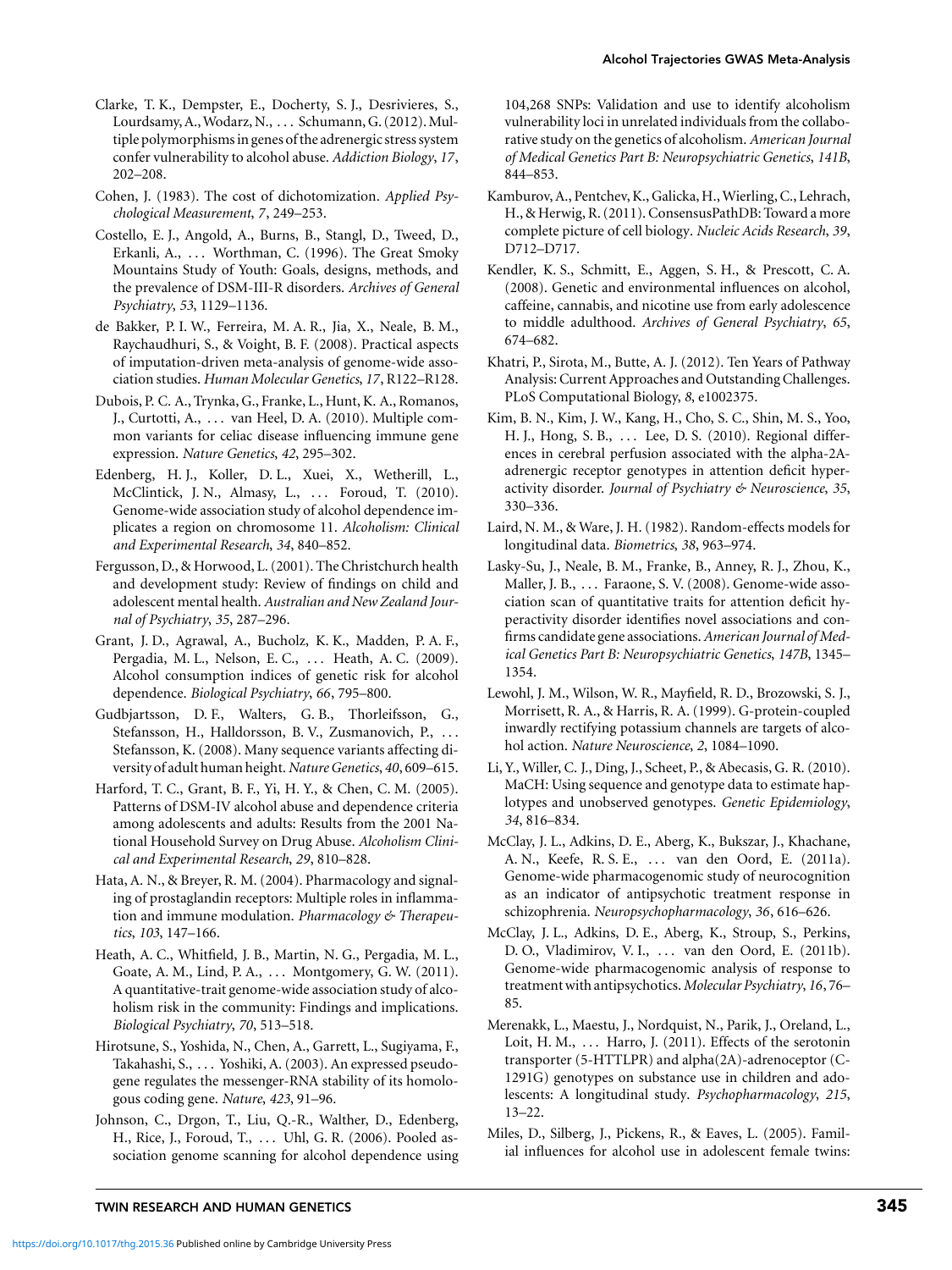<span id="page-11-0"></span>Genetic and environmental interactions. *Journal of Studies on Alcohol*, *66*, 445–451.

- Mokdad, A. H., Marks, J. S., Stroup, D. F., & Gerberding, J. L. (2004). Actual causes of death in the United States, 2000. *JAMA*, *291*, 1238–1245.
- Nanji, A. A., Khettry, U., Sadrzadeh, S. M. H., & Yamanaka, T. (1993). Severity of liver-injury in experimental alcoholic liver-disease —- Correlation with plasma endotoxin, prostaglandin-E2, leukotriene-B4, and thromboxane-B2. *American Journal of Pathology*, *142*, 367–373.
- Ozsoy, S., Esel, E., Izgi, H. B., & Sofuoglu, S. (2006). Thyroid function in early and late alcohol withdrawal: Relationship with aggression, family history, and onset age of alcoholism. *Alcohol and Alcoholism*, *41*, 515–521.
- Pagan, J. L., Rose, R. J., Viken, R. J., Pulkkinen, L., Kaprio, J., & Dick, D. M. (2006). Genetic and environmental influences on stages of alcohol use across adolescence and into young adulthood. *Behavior Genetics*, *36*, 483–497.
- Patterson, N., Price, A. L., & Reich, D. (2006). Population structure and eigenanalysis. *PLoS Genetics*, *2*, e190.
- Penning, T. D., Talley, J. J., Bertenshaw, S. R., Carter, J. S., Collins, P. W., Docter, S., . . . Isakson, P. C. (1997). Synthesis and biological evaluation of the 1,5-diarylpyrazole class of cyclooxygenase-2 inhibitors: Identification of 4- 5-(4 methylphenyl)-3-(trifluoromethyl)-1H-pyrazol-1-yl benzenesulfona mide (SC-58635, Celecoxib). *Journal of Medicinal Chemistry*, *40*, 1347–1365.
- Pinheiro, J. C., & Bates, D. M. (2000). *Mixed-effects models in S and S-plus*. New York, NY: Springer.
- Prestes, A. P., Marques, F. Z. C., Hutz, M. H., Roman, T., & Bau, C. H. D. (2007). Tobacco smoking and the ADRA2A C-1291G polymorphism. *Journal of Neural Transmission*, *114*, 1503–1506.
- Purcell, S., Neale, B., Todd-Brown, K., Thomas, L., Ferreira, M. A. R., Bender, D., . . . Sham, P. C. (2007). PLINK: A tool set for whole-genome association and population-based linkage analyses. *The American Journal of Human Genetics*, *81*, 559–575.
- Quertemont, E. (2004). Genetic polymorphism in ethanol metabolism: Acetaldehyde contribution to alcohol abuse and alcoholism. *Molecular Psychiatry*, *9*, 570–581.
- Roman, T., Polanczyk, G. V., Zeni, C., Genro, J. P., Rohde, L. A., & Hutz, M. H. (2005). Further evidence of the involvement of alpha-2A-adrenergic receptor gene (ADRA2A) in inattentive dimensional scores of attentiondeficit//hyperactivity disorder. *Molecular Psychiatry*, *11*, 8– 10.
- Roman, T., Schmitz, M., Polanczyk, G. V., Eizirik, M., Rohde, L. A. & Hutz, M. H. (2003). Is the alpha-2A adrenergic receptor gene (ADRA2A) associated with attentiondeficit/hyperactivity disorder? *American Journal of Medical Genetics Part B-Neuropsychiatric Genetics*, *120B*(1), 116–20.
- Rutter, M., Silberg, J., O'Connor, T., & Simonoff, E. (1999). Genetics and child psychiatry: II —- Empirical research findings. *Journal of Child Psychology and Psychiatry*, *40*, 19– 55.
- Schumann, G., Coin, L. J., Lourdusamy, A., Charoen, P., Berger, K. H., Stacey, D., ... Elliott, P. (2011). Genome-wide association and genetic functional studies identify autism susceptibility candidate 2 gene (AUTS2) in the regulation of alcohol consumption. *Proceedings of the National Academy of Sciences*, *108*, 7119–7124.
- Silberg, J., Rutter, M., D'Onofrio, B., & Eaves, L. (2003). Genetic and environmental risk factors in adolescent substance use. *Journal of Child Psychology & Psychiatry & Allied Disciplines*, *44*, 664–676.
- Simonoff, E., Pickles, A., Meyer, J. M., Silberg, J. L., Maes, H. H., Loeber, R., . . . Eaves, L. J. (1997). The Virginia twin study of adolescent behavioral development: Influences of age, sex, and impairment on rates of disorder. *Archives of General Psychiatry*, *54*, 801–808.
- Singer, J. D. (2003). *Applied longitudinal data analysis: Modeling change and event occurrence*. Oxford, New York: Oxford University Press.
- Storey, J. D., & Tibshirani, R. (2003). Statistical significance for genomewide studies. *Proceedings of the National Academy of Sciences of the United States of America*, *100*, 9440–9445.
- Talmud, P. J., Cooper, J. A., Gaunt, T., Holmes, M. V., Shah, S., Palmen, J., ... Humphries, S. E. (2011). Variants of ADRA2A are associated with fasting glucose, blood pressure, body mass index and type 2 diabetes risk: Metaanalysis of four prospective studies. *Diabetologia*, *54*, 1710– 1719.
- Tam, O. H., Aravin, A. A., Stein, P., Girard, A., Murchison, E. P., Cheloufi, S., . . . Hannon, G. J. (2008). Pseudogenederived small interfering RNAs regulate gene expression in mouse oocytes. *Nature*, *453*, 534–538.
- The Wellcome Trust Case Control Consortium. (2007). Genome-wide association study of 14,000 cases of seven common diseases and 3,000 shared controls. *Nature*, *447*, 661–678.
- Thoeringer, C. K., Erhardt, A., Sillaber, I., Mueller, M. B., Ohl, F., Holsboer, F., . . . Keck, M. E. (2010). Long-term anxiolytic and antidepressant-like behavioural effects of tiagabine, a selective GABA transporter-1 (GAT-1) inhibitor, coincide with a decrease in HPA system activity in C57BL/6 mice. *Journal of Psychopharmacology*, *24*, 733– 743.
- Thoeringer, C. K., Ripke, S., Unschuld, P. G., Lucae, S., Ising, M., Bettecken, T., . . . Erhardt, A. (2009). The GABA transporter 1 (SLC6A1): A novel candidate gene for anxiety disorders. *Journal of Neural Transmission*, *116*, 649–657.
- Treutlein, J., Cichon, S., Ridinger, M., Wodarz, N., Soyka, M., Zill, P., ... Rietschel, M. (2009). Genome-wide association study of alcohol dependence. *Archives of General Psychiatry*, *66*, 773–784.
- van den Oord, E. J., Adkins, D. E., McClay, J., Lieberman, J., & Sullivan, P. F. (2009). A systematic method for estimating individual responses to treatment with antipsychotics in CATIE. *Schizophrenia Research*, *107*, 13–21.
- van der Sluis, S., Posthuma, D., Nivard, M. G., Verhage, M., & Dolan, C. V. (2013). Power in GWAS: Lifting the curse of the clinical cut-off. *Molecular Psychiatry*, *18*, 2–3.